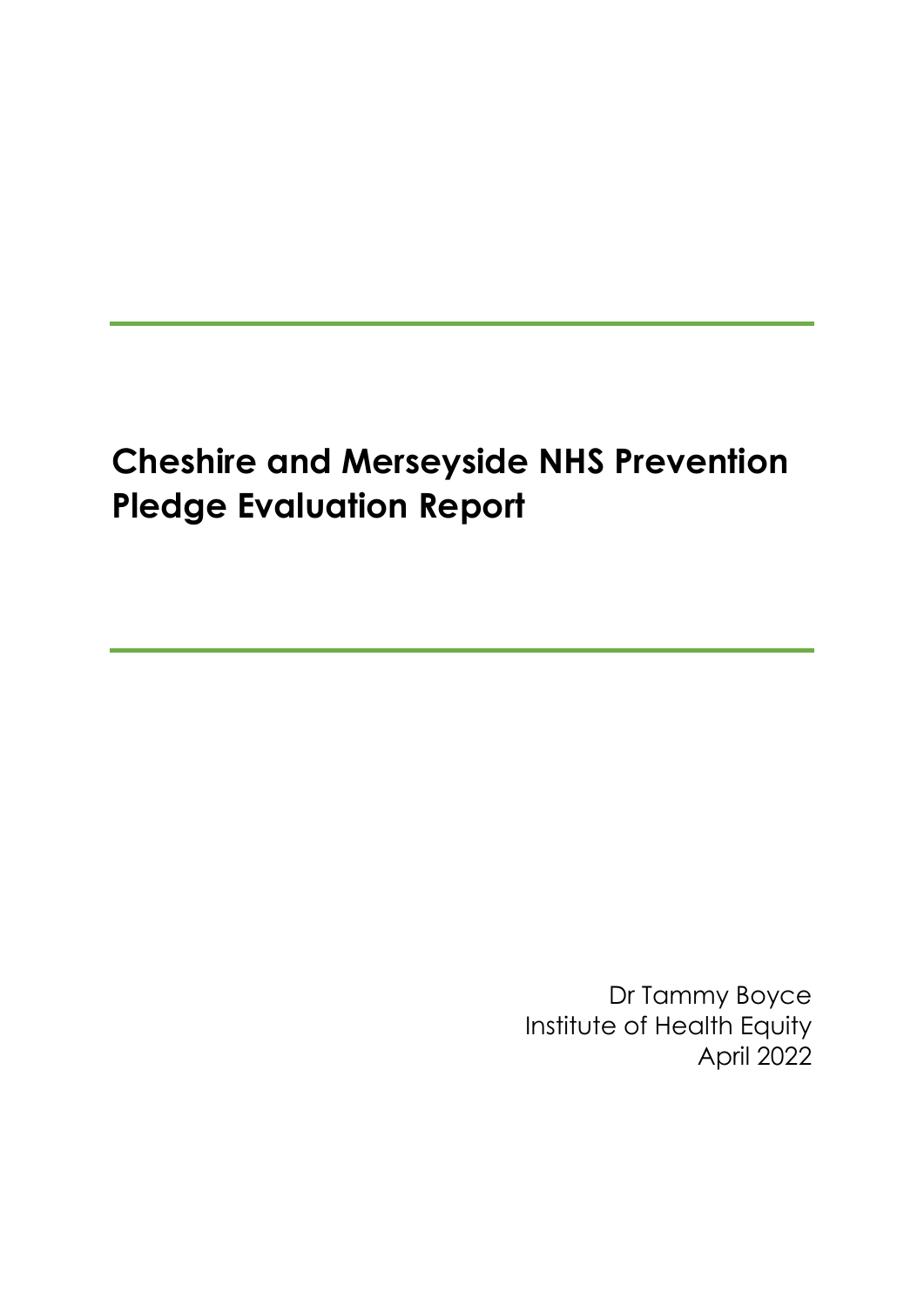# Contents

| An inclusive understanding of prevention: health inequalities and social value  12 |  |
|------------------------------------------------------------------------------------|--|
|                                                                                    |  |
|                                                                                    |  |
|                                                                                    |  |
|                                                                                    |  |
|                                                                                    |  |
|                                                                                    |  |
|                                                                                    |  |
|                                                                                    |  |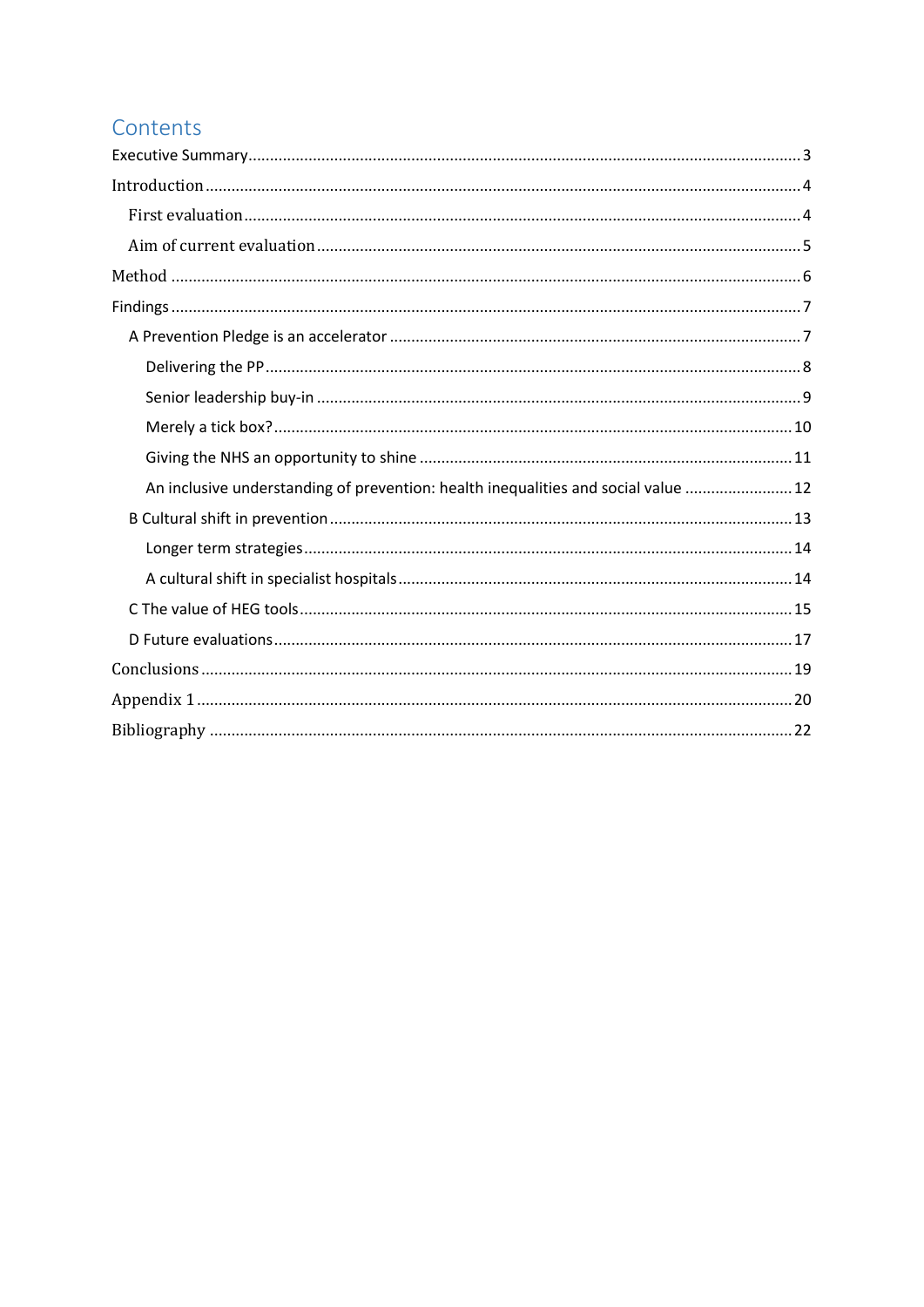### <span id="page-2-0"></span>Executive Summary

The NHS Prevention Pledge (PP), commissioned by the Cheshire and Merseyside Health and Care Partnership (HCP) through the Champs Public Health Collaborative, encourages NHS Provider Trusts to shift from treating illness to adopting a disease prevention approach which will reduce the impact of illhealth on NHS services in the medium and long term. The Health Equalities Group (HEG) deliver the PP and offer guidance and tools to support Trusts to implement the PP.

To date, nine NHS Trusts in Cheshire and Merseyside have committed to adopting the PP, with funding made available for two trusts to start adoption in 2020-21, and another seven across 2021-22.

The evaluation assesses the nine Trusts in Cheshire and Merseyside that are implementing the PP, analysing whether the PP is an effective mechanism to increase the level of prevention activity undertaken by NHS Trusts and specifically considers the role and capacity of the PP in supporting the delivery of prevention activities as part of the future Marmot/ Institute of Health Equity programme and in supporting NHS organisations to become Anchor Institutions and implement social value approaches.

#### **Methods**

This research uses qualitative methods. The research is a purposive sample of 11 interviews of 20 participants, including the nine Trusts implementing the PP in Cheshire and Merseyside, the Health Equity Group and with a stakeholder working on prevention in Cheshire and Merseyside. The interviews were analysed using an interpretive approach derived from the research questions. All interviews were completed in March 2022.

#### **Findings**

Trusts report that the PP is a useful mechanism to collate and present their actions on prevention and has helped them focus their actions on prevention, inequalities and social value. Trusts reported that attitudes towards inequalities, prevention and social value had shifted since the start of the pandemic, and that Trusts were keen to implement actions to promote prevention, reduce inequalities and address social value. They were also keen to state that prevention was an issue for everyone in the NHS and not only public health colleagues.

Trusts stated the PP allowed them to better understand the level of prevention work they'd already been doing and helped them to better guide future work and push the Trust to go further. The process of collecting information for the PP provided Trusts an opportunity to share their good practice and acknowledge the work staff had been doing and the leadership some of their staff had shown – in relation to actions related to prevention.

The PP focuses on traditional ill-health prevention actions, health inequalities and social value and Trusts reported the PP could help to implement the inequalities and social value approaches. The PP had encouraged Trusts to integrate prevention approaches in their work, by working better with external partners and thinking in the long-term.

On the whole, Trusts were satisfied with the individual support and tools provided by HEG. Some wanted the HEG to be more ambitious, many requested HEG provide more direction in terms of what actions to take and in providing examples of good practice in addressing ill-health prevention, reducing health inequalities and implementing social value approaches.

Overall, the PP has strengthened senior leadership support for preventative approaches in Trusts across Cheshire and Merseyside and future evaluations should take place after an adequate length of time, to monitor the short, medium and long-term impacts of the PP.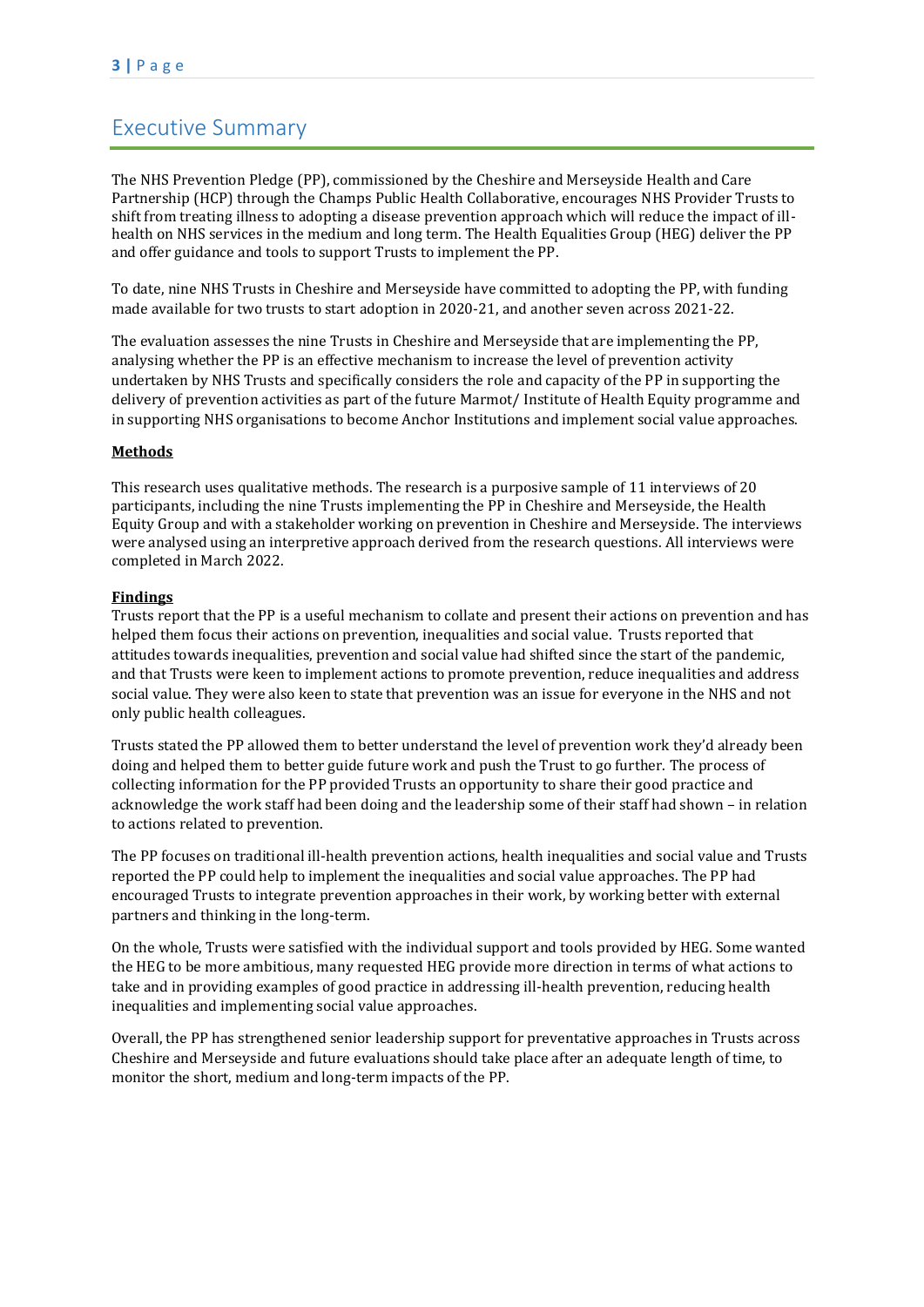# <span id="page-3-0"></span>Introduction

In 2020, Health Equalities Group (HEG) was commissioned by the Cheshire and Merseyside HCP through the Champs Public Health Collaborative to develop a prevention pledge to support NHS Provider Trusts to better incorporate prevention into secondary and tertiary care services and physical environments. The Prevention Pledge (PP) encourages Trusts to shift from treating illness to adopting a disease prevention approach which will reduce the demand of ill-health on NHS services in the medium and long term. The PP seeks to secure organisational and clinical support and commitment to prioritise prevention activity. The PP supports a whole system approach, by aligning operational strategies, policies and plans and encouraging Trusts to work in partnership, internally and with external stakeholders.

The PP was collaboratively produced with local Cheshire and Merseyside NHS stakeholders (Trusts, Public Health Teams, Clinical Commissioning Groups) and the voluntary and community sector, Public Health England and the National Institute for Health and Care Excellence. At the core of the PP are 14 commitments to be implemented using a staged approach. The commitments were revised in late 2020/early 2021 in the context of the COVID-19 pandemic, focussing more on inequalities, recovery from COVID-19, social value and anchor institutions. The 14 commitments encourage changes to diet, physical activity, smoking, alcohol and promote mental wellbeing, amongst Trust workforces, patients, and wider communities (see Appendix 1 for full list of commitments).

The PP was piloted in Liverpool University Hospitals NHS Foundation Trust and Warrington and Halton Teaching Hospitals NHS Foundation Trust over a 4 month period from late 2020 to early 2021 (the original intention to undertake a 9 month pilot was deemed unfeasible by Trusts due to COVID-19). The second phase commissioned a further seven Cheshire and Merseyside Trusts to implement and adopt the PP by 31 March 2022. Most of the Trusts in phase two began working on the PP in October 2021. The seven Trusts in the second phase are:

- Alder Hey Children's NHS Foundation Trust
- Cheshire and Wirral Partnership NHS Foundation Trust
- The Clatterbridge Cancer Centre NHS Foundation Trust
- Countess of Chester Hospital NHS Foundation Trust
- Liverpool Heart and Chest NHS Foundation Trust
- Mersey Care NHS Foundation Trust
- The Walton Centre NHS Foundation Trust

### <span id="page-3-1"></span>First evaluation

HEG evaluated the pilot phase in 2021 and concluded adoption of the prevention pledge required the following:

- Commitment of a senior officer to lead the programme and maintain momentum.
- Identification of clinical champions to advocate the programme across different trust directorates.
- Internal communication across different trust committees and Boards to gain endorsement for the programme and agree governance arrangements.
- Establishment of a working group to drive programme implementation forward across the trust and review progress.
- Completion of a baseline audit to benchmark current activity against the pledge commitments, identify gaps and priorities for future action.
- Development of an action plan detailing the tasks, outcomes, accountable leads, and timescales to achieve each of the 14 pledge commitments.
- Development of a performance monitoring system with agreed data metrics and indicators to monitor progress.
- Formal adoption of the prevention pledge and programme implementation.
- Completion of a 6-12-month audit to track progress, identify any barriers or unintentional consequences, create solutions, and inform future delivery (1).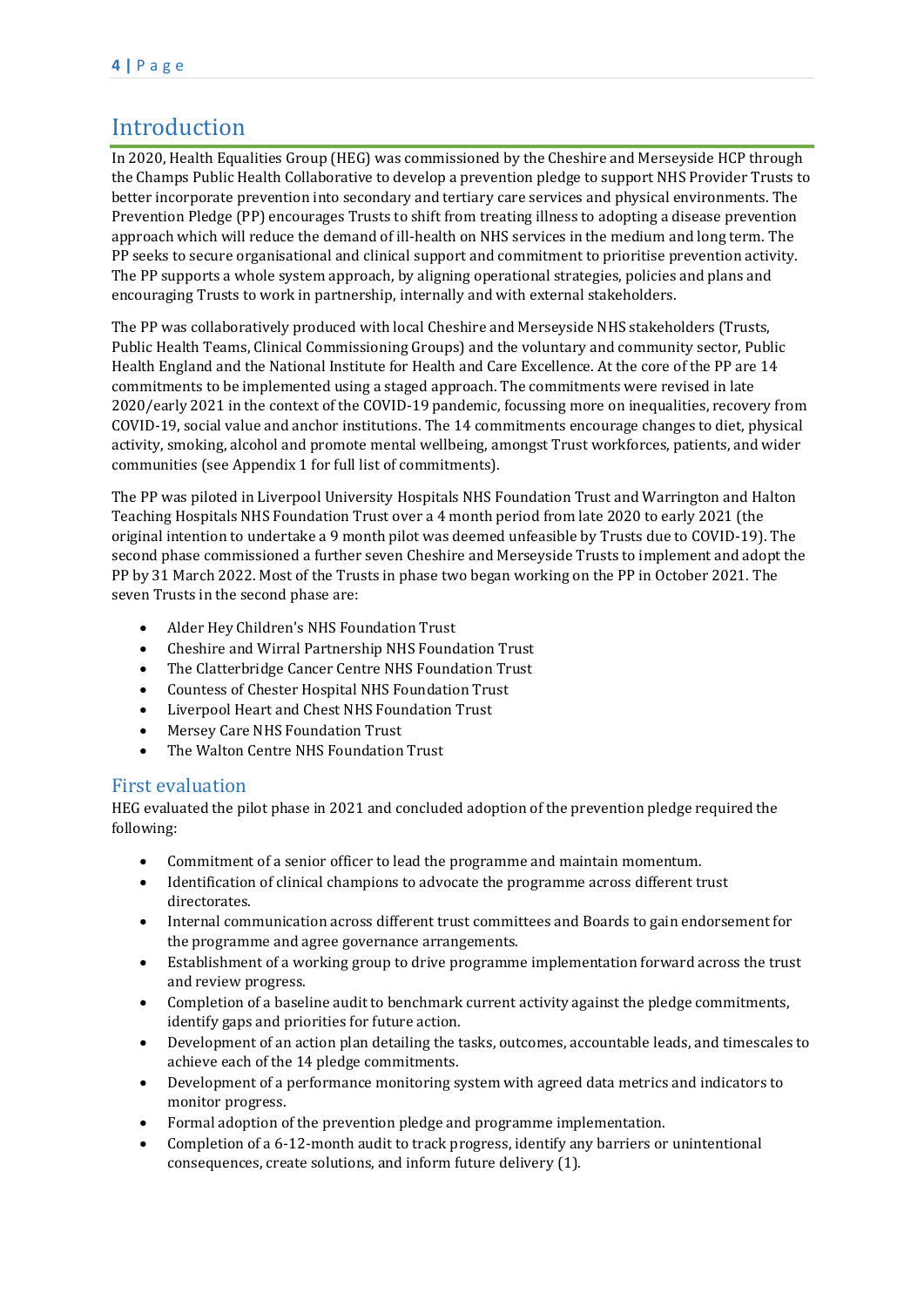### **5 |** P a g e

The evaluation concluded that the second phase would be an opportunity to scope or implement the recommendations, including:

- Using the Pledge as a mechanism to re-shape and re-design existing services to embed prevention within a post COVID-19 context.
- Embedding Marmot Principles and prevention of ill-health into Trust strategies.
- Supporting NHS providers to develop their role as Anchor institutions.
- Using the PP to support:
	- Sub-regional public health workforce development programme;
	- Tobacco dependency programme in acute settings;
	- Sub-regional physical activity strategies and programmes delivered by Merseyside Sports Partnership & Active Cheshire;
	- Use of Quality Standards as KPI's in driving a quality improvement approach to prevention (1).

### <span id="page-4-0"></span>Aim of current evaluation

This evaluation explores the experiences of the nine Trusts in Cheshire and Merseyside in implementing the PP and assesses whether the PP is an effective mechanism to increase the level of prevention activity undertaken by NHS Trusts. It draws on the conclusions of the first evaluation and explores how the PP is able to support the delivery of prevention activities as part of the future Marmot/ Institute of Health Equity programme in Cheshire and Merseyside (2) and the role of the NHS Prevention Pledge in supporting NHS organisations to become Anchor Institutions and adopting social value approaches (3).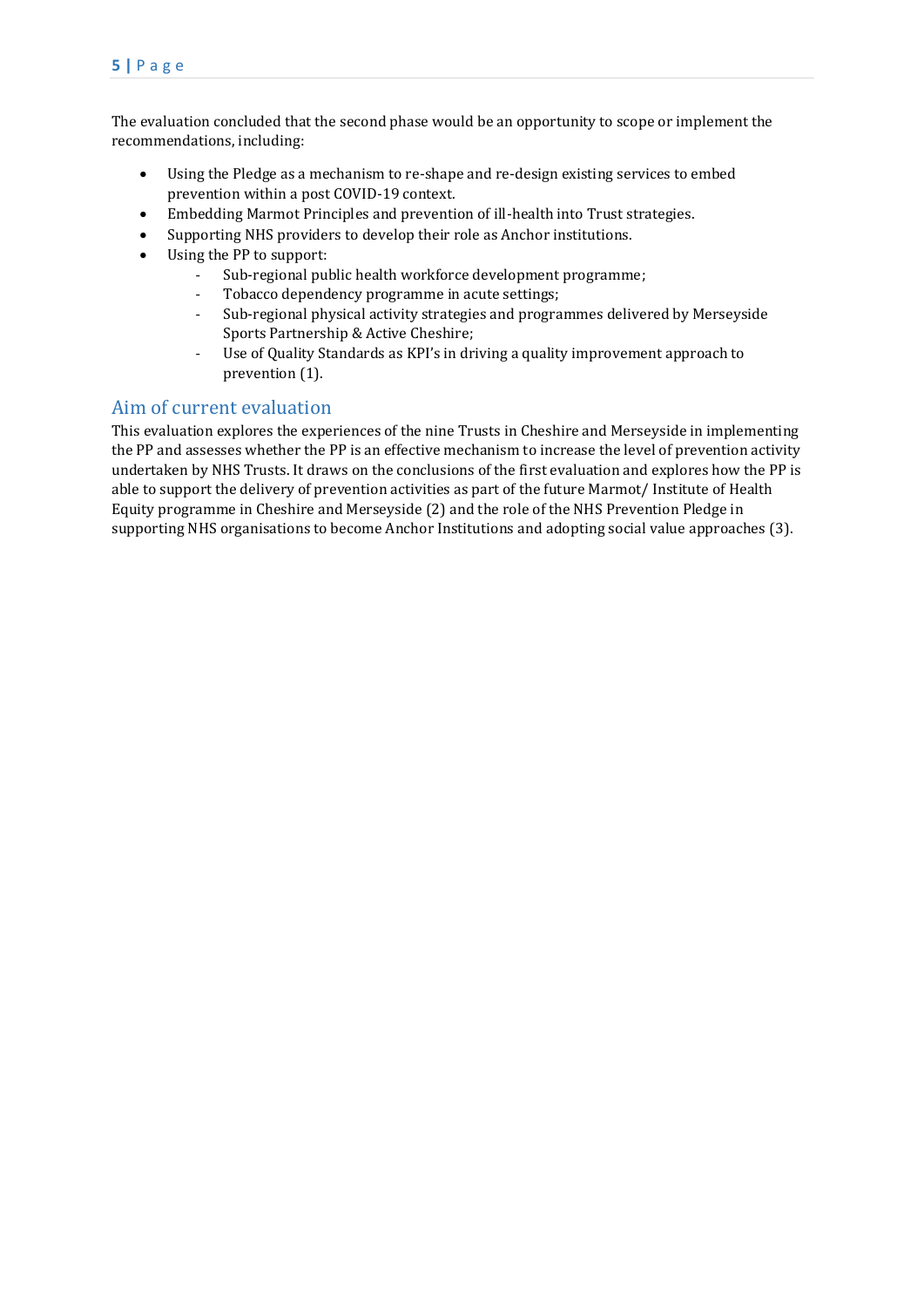# <span id="page-5-0"></span>Method

This research uses qualitative methods to explore the experiences of Trusts implementing the PP in in their own workplace.

#### **The sample**

The research is a purposive sample of 11 interviews of 20 participants, all participants were selected as they were involved in delivering the PP. Nine interviews were held with key individuals delivering the PP in each of the nine NHS Trusts implementing the PP, an interview with the HEG and another with a stakeholder working on prevention in Cheshire and Merseyside. HEG suggested participants to be interviewed from each Trust. Interviews were conducted via Teams in March 2022. Interviews lasted between 40 and 75 minutes.

#### **Ethics**

This is a service evaluation of an NHS project, as such, formal ethics approval was not needed. The interviewer followed ethical principles and at the start of each interview stated the purpose of the interview, that interviewees could stop at any point without repercussions or questioning and asked if recording the interview would be possible. All interviewees agreed to be interviewed and all agreed for the interview to be recorded.

#### **Questions**

Semi-structured interview guides were employed during the interviews. Guides were developed based on questions supplied by CHAMPs and analysis of Prevention Pledge documents. The interview guide was used to ensure relevant topics were covered in each interview. The interviewer raised themes from the interview guide if interviewees did not freely talk about them.

#### **Data Analysis**

All interviews were recorded, by agreement. Notes were taken and a rough transcription created using the Teams tool. The interviews were coded and thematically analysed using an interpretive approach derived from the research questions and issues emerging from initial research (4) (5).

'Participants' refers to the interviewees and quotes from participants are identified by an interview number. HEG staff are referred to as 'HEG'.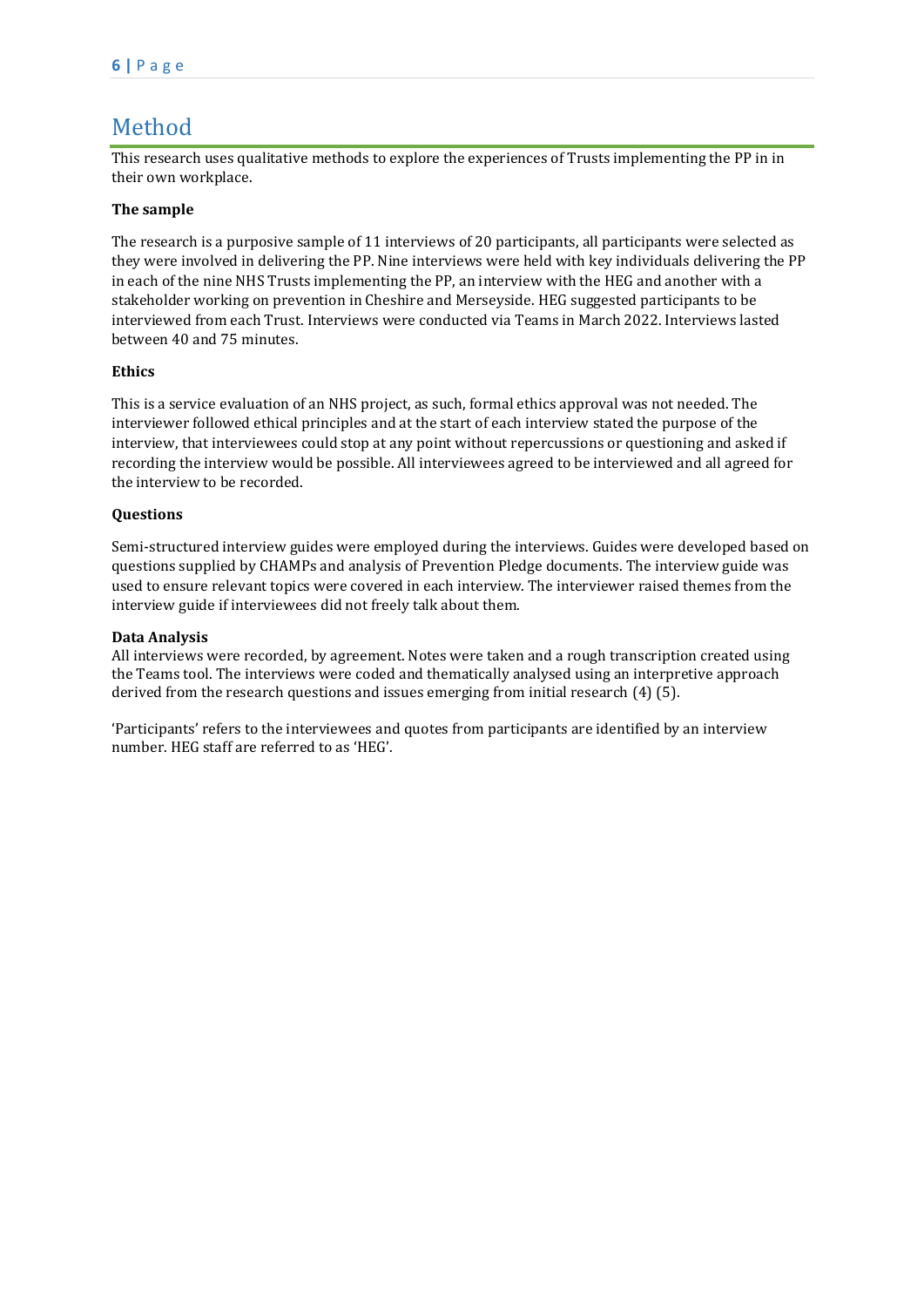### <span id="page-6-0"></span>Findings

Responses from the two Trusts involved in the first phase are presented alongside responses from the seven Trusts in the second phase of the PP. In March 2022 Clatterbridge Cancer Centre contacted HEG to inform that they would like to pause working on the PP until a point in 2022 when additional resource could be found within the Trust to facilitate this work. They stated that they 'are just too many competing priorities for our limited resources at this time'. Regardless of their decision to pause this work, their comments are included in this evaluation. Throughout their interview they stated the Clatterbridge Cancer Centre was keen to increase their work on prevention, but were concerned about their capacity to meet the 'artificial' deadlines they'd been set.

I could cobble together an action plan on my own…but we're not ready, I haven't got the resource to do it, it's reality of my team… of course, this is something we should sign up to, but it doesn't mean we're all on the same path at the same speed.<sup>1</sup>

It is unfortunate that this Trust, supportive of the aims of the PP, has been unable to commit to completing the intended work plan for 2021-22. In the future it is important for the PP timings be flexible enough for NHS Trusts be able to adopt the PP in line with their current capacity.

On the whole, Trusts spoke of the PP as a useful mechanism to collate and present their actions on prevention. In addition, all Trusts spoke of the PP helping them to focus action on prevention and inequalities and social value.

### <span id="page-6-1"></span>A Prevention Pledge is an accelerator

The PP has been a useful mechanism allowing Trusts to step back and reflect on the work related to prevention. Trusts referred to the PP as an 'umbrella' or a 'hanger' with which to collate their prevention work.

It's giving us a framework to achieve everything that we want to achieve around prevention. The reason I wanted to adopt the pledge in the first place is because I view the pledge as both a catalyst but also a coat hanger….We've got some fantastic people doing fantastic things, but what we didn't have was a home for bringing all that together, so that we can ensure both that we're in maximising our impact, but also that we are telling our story and influencing the world both internally and externally. (Participant 9)

(PP) enables us to demonstrate that we understand our new collaborative duty…a previous culture might say we only care for people who arrive at our front door…We now get it, we understand it. The PP has been a coat hanger for us to put our coat on and say actually 'we're wearing this, not just talking about it'. (Participant 8)

(PP) is a helpful way of just bringing, bringing yourself categorising and bringing all that work together under a common umbrella. (Participant 7)

For many Trusts the PP was helping them to 'carve out time' to address prevention, particularly as the NHS recovers from the impact of the COVID-19 pandemic.

It's making sure there is protected carved out time (for prevention) regardless of whatever is going on because there's clearly still huge focus on recovery, which could easily get in the way. (Participant 9)

In collating information for the PP, Trusts frequently stated they'd under-estimated the level of prevention work they'd already been doing and that the PP helped them to focus on future work and to push the Trust to go further.

What we don't do is celebrate our achievements very well, they tend to be done and dusted and taken over by other events, day to day and firefighting takes precedence…It amalgamates the

<sup>1</sup> Participant number not included to preserve anonymity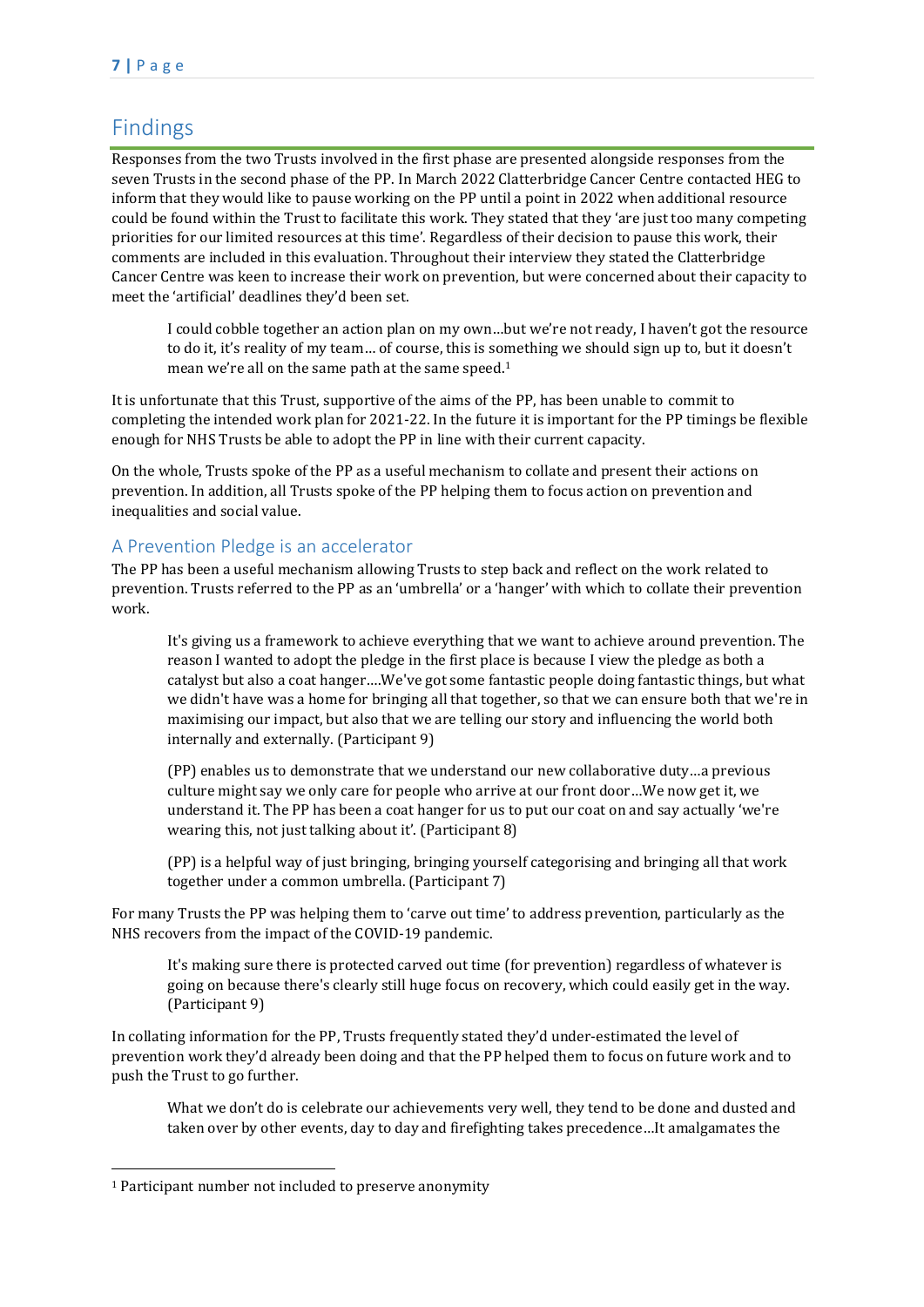work that we're doing. It also shows us where the gaps are as well…we can demonstrate activities that have happened or will happen under the PP, it's a helpful way of categorising and bringing that work together. (Participant 7)

(PP) gives another reason to drive (prevention) and maybe slightly steer to a different audience. It's not to say this wouldn't have been happening anyway, just under a different badge. It's helped us to rise it up the agenda…and gives a reason to drive it… adds value…gives us impetus to do the work… I do think it's not just a 'nice to do now', it's 'we should be doing this'. (Participant 1)

(PP) is like giving someone with poor eye sight a pair of glasses, it helps to see what we doing and see it more clearly…. It helps us to say this is where we're going and what we are going to achieve. (Participant 4)

For a Trust that had a number of prevention activities and novel approaches, the PP didn't prompt them to do new work but was useful to understand what they were doing and to inform their senior team about their work.

PP brings all of our of (prevention work) under an umbrella, which is quite nice. That's one of the real attractions for me, is that it brings all the activities that we're doing. I'm not sure we have necessarily come up with anything that we're going change as a result of the PP, no new governance created, …(we) already had a lot of work going on. (Participant 2)

In the next year, Trusts will be expected to go further than presenting current work and will be required to show how all 14 commitments will be addressed, which will require them to develop new actions and approaches.

#### <span id="page-7-0"></span>Delivering the PP

Trusts have had since November to develop action plans covering a minimum of six or seven commitments within the PP framework, during Delta and Omicron outbreaks. In this short period Trusts have; identified leads, presented to Boards; created working groups and/ or clinical groups and actions plans with trackers aligned to core commitments; developed governance structures; and secured senior leadership. Most Trusts had prevention in their existing strategic objectives or have updated these to include prevention in their Trust's objectives / strategies.

Whilst the aim of this evaluation is not to assess the state of action plans, all interviews were questioned as to the status of their action plan. The Trusts had been expected to have the action plans approved by the end of March 2022 and most were in the process of finalising the action plan with their Boards or had recently finalised it. None were worried about the process, even if the March 2022 date would not be met.

It is slightly early yet… our Trust 5 year strategy came before the PP, it talks about improving health and wellbeing lives…. the commitment is there in our Trust 5 year strategy and the PP is one of those components and factors used to demonstrate prevention work. (Participant 7)

In addition to needing time, Trusts stated they needed funding to be able to implement the PP and related work on prevention, inequalities and social value. Some were in the process of securing this additional funding.

Resources, resources, resources. That's the only thing with this stuff. (Participant 9)

PP has enabled us to put bids to our Board, for service development that I don't think ordinarily would have been possible. (For example) we're currently working on a bid to do some work with schools. (Participant 8)

Proper funding to do prevention better is needed, it needs people on the ground to bang that drum, doesn't it? (Participant 5)

Two Trusts suggested the PP could be linked to the work of the Care Quality Commission, stating this would be an opportunity to embed prevention work into each NHS organisation.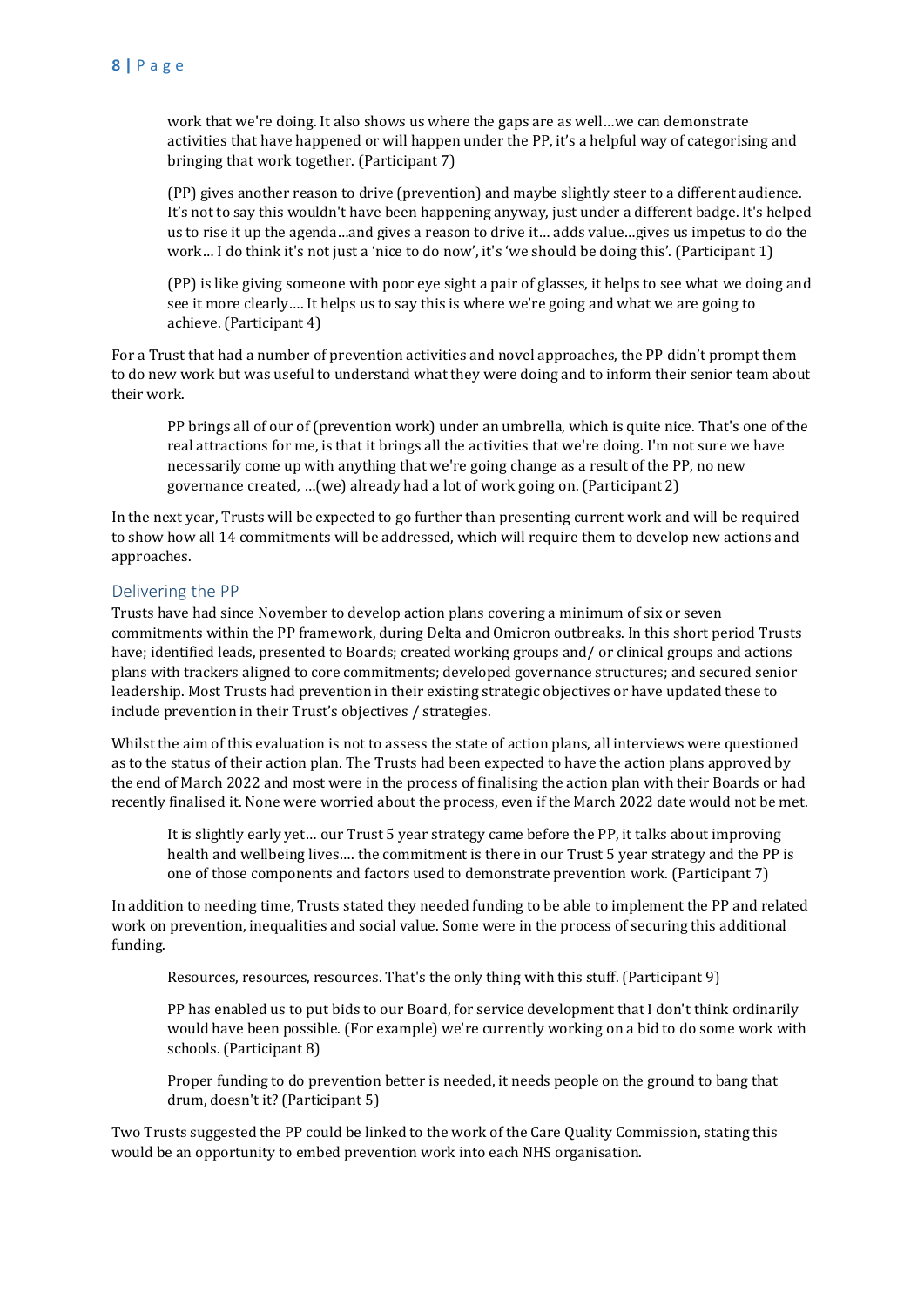There's an opportunity to do better and be pushed by good practice across Cheshire, Merseyside… what I'd like to see with the PP, is it linked to CQC. How does it improve your Care Quality Commission report? Because it should do, there should be a link into CQC. (Participant 2)

#### HEG agreed:

This is providing a framework that is then something that can pull all of this together. They can use this strategically. They can talk about it externally. This is really good for external communications as well. It's good for CQC stuff. It's good in terms of ICS stuff. (HEG 1)

#### <span id="page-8-0"></span>Senior leadership buy-in

In all Trusts, senior management are involved in the PP process, either as executive sponsors, or delivering the PP itself. HEG concluded after the first evaluation that senior leadership buy-in was necessary for the success of the PP and this was proved correct in interviews, involving senior management has helped to push prevention up Trusts' agendas.

One of the key things that that we needed to meet as part of the prevention pledge was making sure that prevention was prioritised by an organisation at the appropriate level, this required there to be an executive lead. (Participant 6)

We've had such good feedback and communication and support from our executive team and from the Board… We provide an update to the Board and provide an update to the weekly exec meetings, they support it fully, completely.(Participant 8)

Used (PP) to push senior leads and get (prevention) further up the agenda. (Participant 1)

In addition to clinicians who were already personally interested in prevention, Trusts made very similar lists of the senior team members supporting the PP work, including: medical and nursing directors; human resources; estates; finance; pharmacy; education; procurement and contracting; patient experience; health and wellbeing teams; communications and quality improvement and innovation.

All but one Trust had a named clinical champion/s. All Trusts stated that the clinical champion/s were not the only senior member of staff who they were working with and in more than one Trust they stated they had already gone to departments and services and asked for named individuals to be PP champions or divisional champions (Participants 2,4,8,9).

Some Trusts had organised a working group but most had not and instead had a group of supportive clinicians they could contact, and other Trusts were putting together this group of supportive clinical staff. One Trust had a monthly working group meeting:

We meet and then we decided that what we want to do is go off in pairs and wander around different parts of the hospital, partly to find out what it is that people would like….(For example) do they need changing facilities? And if we built changing facilities, would they get used? Is there any point putting in bike racks for 50 bikes if only four people are going to cycle to work?...We want to show that we can actually affect change, we want to show that we can actually deliver. (Participant 3)

The COVID-19 pandemic has highlighted the importance of addressing health inequalities and of the value of prevention activities. HEG stated that led to 'buy in from very senior level inside the NHS organisations (and) is a sea change from what it was two years ago'. On the whole, Trusts spoke of consistent and genuine support from the senior teams and Boards.

Our (Board) chair is really interested in (prevention) and the outcome measures around the prevention pledge and how we really demonstrate outcomes within some of this work. We are getting challenged, which is great. (Participant 2)

Our chief executive is fully supportive and in fact it's her who's driven this, if I'm honest.(Participant 3)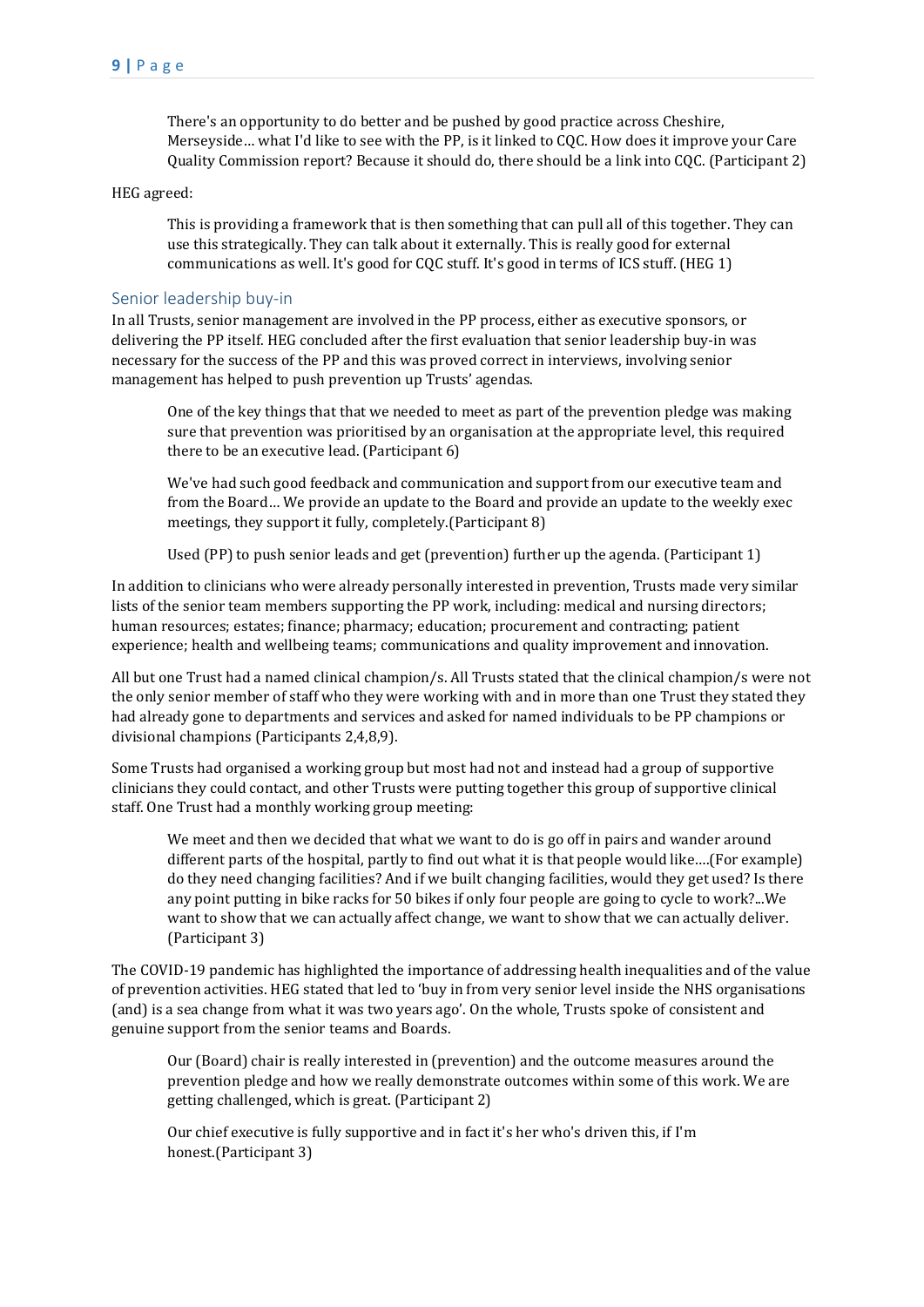A number of Trusts discussed the importance of getting prevention and the PP into governance structures, in order for their senior teams to take the issue seriously.

We need to align ourselves to a committee…we need to get this into our governance structure. (Participant 1)

(PP) is quite helpful in terms of an initial assessment around what we're already doing, where some of those gaps might be and helped us to think about where we should govern. (Participant 6)

Only one Trust questioned the emphasis on senior support, stating the support of staff was just as important:

Do you want Board level sign up? Because I could do that by Tuesday. But the bit about every single person in the organisation having prevention at its very heart - that's harder. (Participant 5)

#### <span id="page-9-0"></span>Merely a tick box?

Early in the evaluation process, the first two interviews raised concerns that the PP could be a tick box exercise.

We can pick and choose which pledges (we adopt), so we could potentially pick and choose six or seven pledges that we know we're doing already…Or we can pick things that we know we're not addressing anywhere and we want to be able to put a focus on the spotlight on them and drive some improvement in those areas…It's open to be used any way that anybody wants to, isn't it? And that's probably one of the flaws of it. (Participant 1)

My concern is the PP is perceived like a tick box exercise tick it, so we've done prevention. Well actually, you never really 'do' prevention, it's always there, you're always continually having to look for it, it's never done, the work is never finished. That's the mindset you need to be having rather than I've got the award now. (Participant 2)

As a result of these comments, in subsequent interviews Trusts were asked if the PP was a tick box exercise or in danger of becoming a tick box exercise and if the 'bar had been set too low'. All Trusts pushed back, stating this was not how they perceived it to be.

We could treat this as tick box exercise… but we saw (PP) as an opportunity to do something a little different, we wanted to use it to change and get out into the community and the Trust deputies quite like working together and looking for a project. (Participant 3)

It's not just about monitoring the progress and holding people accountable…it's giving people that empowerment to take those initiatives forwards as well…They know there's the backing at senior levels, people have that permission to bring initiatives forward and to develop them. (Participant 6)

(The PP) could actually make a real impact to people locally, we could reduce our length of stay, we could reduce our readmissions, we could reduce mortality and we could just be doing the right thing. (Participant 1)

Culturally, (PP) has been really helpful, it's certainly not tick box. PP is about… breaking down barriers…we have a lot of barriers and now have duty to collaborate and get prevention on the daily agenda. (Participant 8)

One Trust stated the PP would 'not be embedded by the end of March' and stated 'we need to be real and not use this as a performance management tool':

We're in danger of the prevention pledge becoming almost a performance tool. How many water coolers did you put in? I've no idea and I'm not going to go back to my contracts to tell you. What we *can* do is say we developed a health and wellbeing offer post COVID that's aligned to our PP,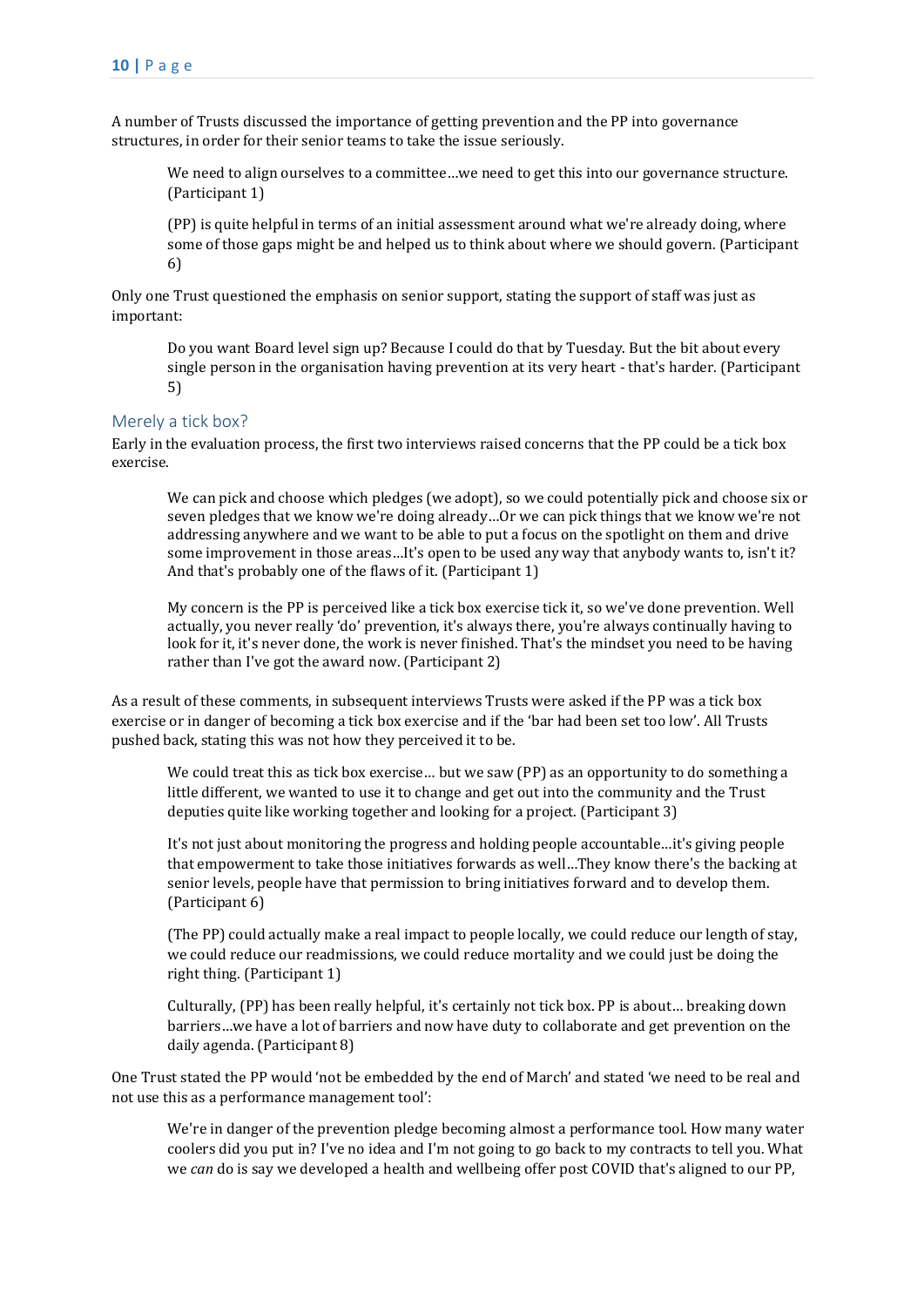around things like flexible working, improved environments, we've been planting trees across the organisation not just for our green agenda but for the wellbeing of staff. (Participant 8)

Being able to 'own', to 'pick and choose' their prevention strategies and not simply adopt the same PP in each Trust avoids the PP becoming a 'performance tool'.

What the pledge shouldn't be is a steamroller that says everybody has to do it this way. But what it should be is a framework and enabler bringing together of minds and thoughts...I've been comfortable with it as a pledge, but I've set out very clearly from the start, this will be Trust's prevention pledge. We will use the framework, we will play the game with everybody, absolutely. This has got to be meaningful for us…we've got our own culture. We know what we need to make things land and we have to be the guides for that and (HEG) really got that. (Participant 9)

Very few comments such as below, stated unsure what of the value of the PP.

As an organisation, as a team, we've been talking about trying to do more in this area and we would have been doing that without a Cheshire and Merseyside PP. I can see a value to the health and care partnership perhaps. I don't know that there's one for us. (Participant 5)

#### <span id="page-10-0"></span>Giving the NHS an opportunity to shine

At a time in NHS' history, after years of added pressures from the COVID-19 pandemic, the PP has given Trusts an opportunity to share their good practice. Most of the interviewees spoke of being surprised at how much work was going on already, and that the PP was a useful mechanism to acknowledge the work staff had been doing.

One of the main benefits for me that I've seen straight off, is it's refreshing (seeing) some of the work that we do that perhaps we take for granted…we're just not very good at telling people that we're doing because we're getting on and doing the doing (Participant 4)

The (PP) has helped to celebrate our work on prevention, raise the profile, given people permission (to work on prevention), prompted and enabled and raised importance of prevention. (Participant 1)

What we don't do in this organisation is celebrate our achievements very well because they tend to be done and dusted and then forgotten about and overtaken by events… firefighting always, always take precedence, which is a shame really.(Participant 7)

Our trust has always been a little bit shy and a little bit anonymous…We should be going out to publicise ourselves, what we do. (Participant 3)

It's probably brought up projects together that we're maybe not everyone knew about... previously (actions) sat with different people…that's one of the real attractions for me. (Participant 2)

Three Trusts said the PP way a useful mechanism to highlight the work of individuals within their Trusts who had been leading good practice, many leading good practice for years that had previously gone unnoticed:

When we shared that we were prevention pledge pilots with some of those clinicians, they were really excited. They felt that that this was an opportunity for them to get recognition, to get support …. having a forum to document what's happening, to promote those activities, encourages other clinicians to think a bit differently as well. (Participant 6)

This newly gained information is being used by PP leads to demonstrate to their senior teams that prevention work has been going on within Trusts already, and that Trusts should be better supporting these innovative clinicians.

There were things that I didn't realise until I actually started to ask the questions that people are doing in more detail and that's helpful that we can start to highlight these actions higher (up). Certain communications across the organisation probably wasn't happening and I think the PP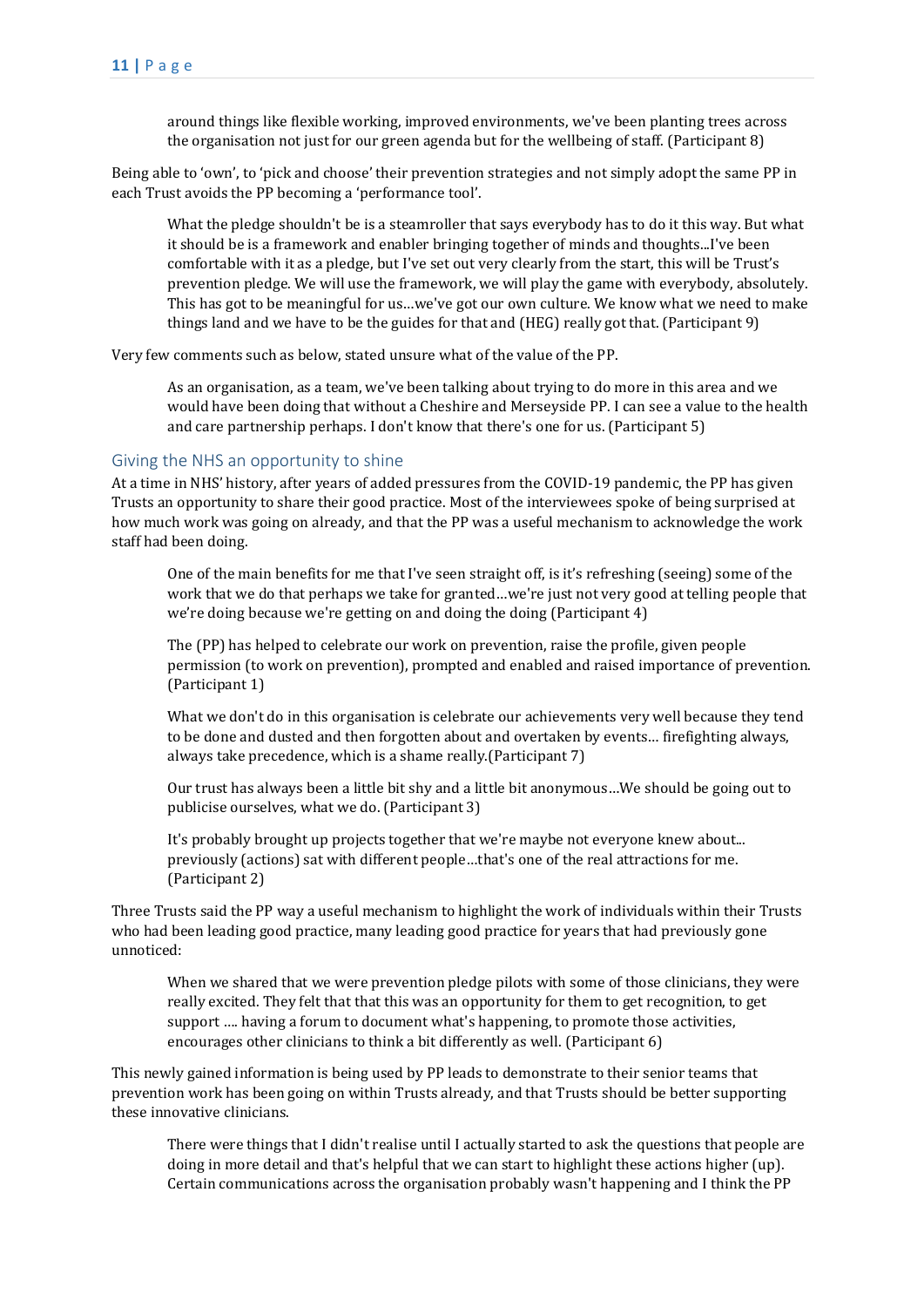will help address that…it's important that execs …across the organisation (know about these people), to get a sense of what's happening. (Participant 2)

#### <span id="page-11-0"></span>An inclusive understanding of prevention: health inequalities and social value

Initially the PP concentrated on traditional ill-health prevention actions, the shift to including the concepts around health inequalities, social value and anchor institutions was as a result of the pilot work and conversations with people in the region.

Originally the intention was to focus on key lifestyle risk factors and then the brief kind of evolved as we started to do that initial consultation, in interviews that we carried out with key stakeholders. We started to get a sense that this was more about anchor institutions and health inequalities. (HEG 3)

This led HEG to shift the PP to address the wider determinants of health as well as health behaviours and lifestyles. One Trust showed a particularly strong understanding of the relationship between the PP and inequalities.

The language of thinking about health inequality is the language of prevention and the willingness to think outside of traditional pathways. The willingness to think outside of the traditional clinic room walls…There's stuff about what we can do internally to address the impact of health inequalities for those that we already see and then there's a whole bundle of stuff about how we work with partners externally to raise the profile of work around health inequalities and influence at policy level as well. (Participant 9)

For most other Trusts, the PP was a useful method to assess and consider current and previous prevention activities and to see these with an inequalities lens.

One of our surgeons used to go out to schools but he tended to go out to the private schools to encourage students to become doctors. What we'd like to do is start with our local schools, the local Liverpool schools. (Participant 3)

Our schools program hasn't started yet, but we have a number of schools who are signed up who are from those areas are greater deprivation or health inequalities…we've asked those schools, would they be interested in working with us...We're wanting to be a trust that makes a difference. (Participant 8)

For all Trusts, they stated the PP had pushed them to think more about inequalities.

What is increasingly obvious is the way that we traditionally do things creates health inequalities, in terms of access and those hard to reach communities. There are things that we want to do with the PP, if you're not actually reaching certain target communities, you're not in a position to make every contact count because you've not got any contacts. (Participant 9)

Similarly, they stated the PP was pushing them to think more about social value.

Whenever we now go out to market to procure things, the prevention approach, the green approach is at the forefront of policy, if you were going to market and you looked at a number of suppliers, we would choose a local and we now know that 90% of all our procurement is undertaken locally. (Participant 8)

Despite a great deal of action and support on social value and anchor institutions available to Trusts, some stated some of their staff were still unclear what these concepts meant and why they were important for the NHS.

Not everyone realises that what they are doing is about social value. (Participant 4)

However, it was more common for Trusts to state they understood the impact social value approaches could have on their local communities and in reducing health inequalities and how the PP could help to implement these social value approaches.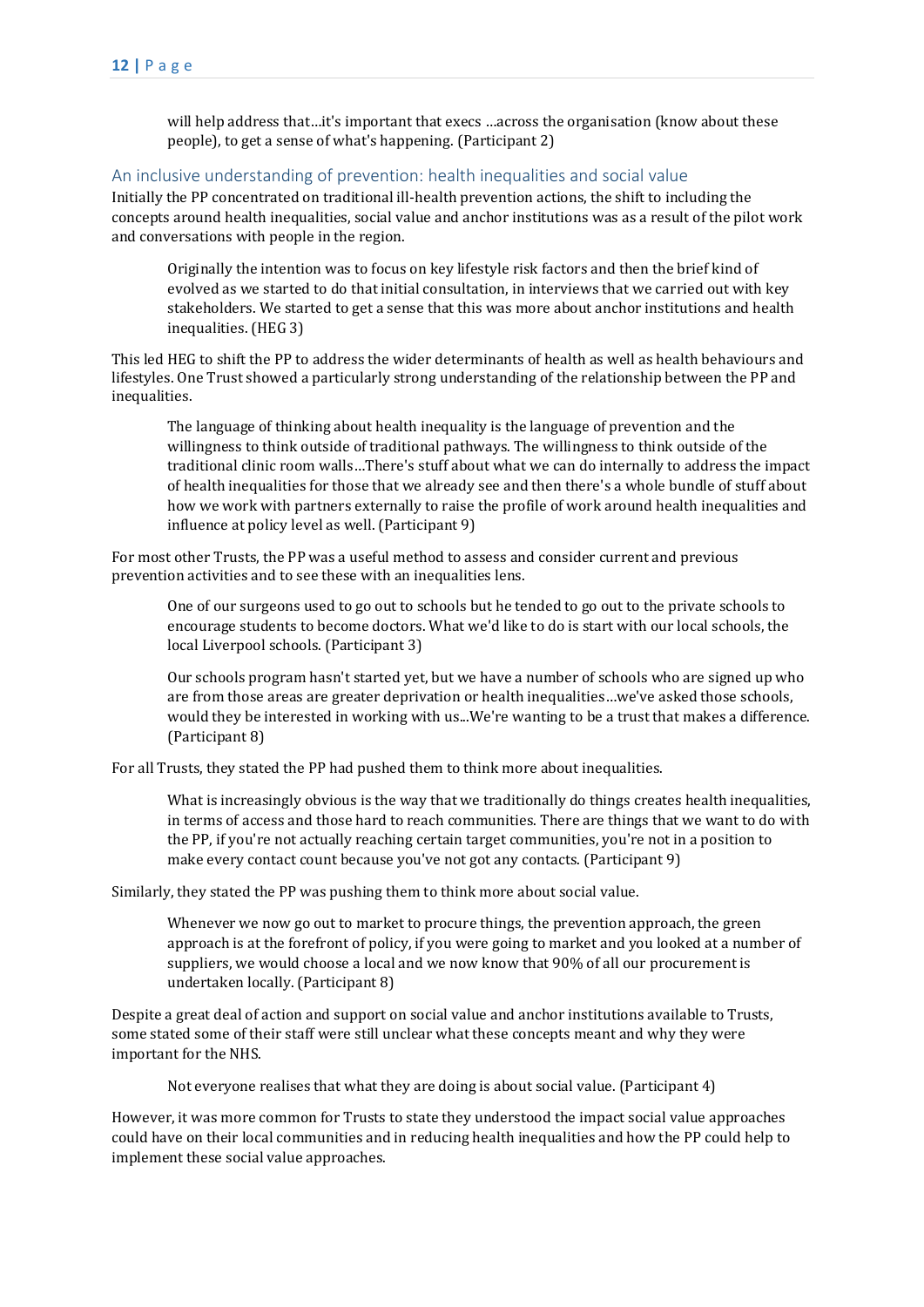What we've done recently is we've tried to kind of describe what we mean by anchor and what does it mean for us as an organisation. We've set up three areas of work within our anchor program and they are addressing health inequalities, delivering social value, green plan…(PP) is helpful to bring this all together, helps in keeping profile high. (Participant 6)

We're a major employer, we spend a lot of money. We want to treat our patients well…If you're trying to make things like procurement and purchasing decisions on the basis of social value then there is going to be cost implications…slow process to get people to think like that, to think about procurement and social value… that's indirectly prevention behaviour. In areas of high deprivation getting people into good employment is important… we are in the heart of community where patients are based, we are an employer of \*\* people…it might only be a drop in the ocean, but we do what we can, can't we? (Participant 5)

Cheshire and Merseyside's Anchor Institute Charter includes the requirement for NHS Trusts to have adopted the PP. In a short interview with a representative from the HCP, they stated this as a 'natural fit…we've said (prevention) should be in there, as a principle'. Future evaluations should assess the value of including the requirement to be signed up to the PP in the anchor framework.

The PP has encouraged Trusts to make links and look at the causes of health inequalities, and that they have a role in reducing health inequalities and to assess their previous and future prevention activities.

#### <span id="page-12-0"></span>B Cultural shift in prevention

All interviewees – Trusts and HEG – stated attitudes towards inequalities, prevention and social value had shifted since the start of the pandemic, so much so that one Participant stated they were:

Pushing an open door. (Participant 4)

Another Trust stated:

I have many, many more conversations about health inequalities and prevention and what we should be doing in that space now than I did three years ago. Many, many more. (Participant 9)

HEG reflected on the impact the pandemic has had on the PP.

This piece of work has risen up the agenda massively in in the space of 18 months…This piece of work is so much more relevant now. Trusts are pretty much mandated in terms of making this happen because of the recognition of the social determinants of health, the efficiency savings that they now need to achieve in terms or prevention within their own trust. The level of buy in and engagement at top level, at director level, that we are now getting this time round in terms of the PP is so far away from the first time round.(HEG 1)

When HEG put out the expressions of interest in 2020, asking for pilot sites, they had two applications but in 2022, they easily identified the second set of sites to work with. Trusts agreed, and many referred to the cultural shift in how the NHS views prevention. Trusts were keen to state that they had a role in prevention, in reducing inequalities and that this was an issue for everyone in the NHS and not only public health.

Prevention isn't the job of GPs and public health…At the very least we should be trying to prevent ill health in our own workforce and to which there are good sound business arguments as well…realistically what we need to do is encourage more and more people to think about (prevention) as part of the day job. (Participant 5)

A great deal of what we're trying to influence to be different is stuff that is considered the purview of local authorities or public health, or it's somebody else's job or education or whatever it is. We don't think like that…we want to fix the stuff that we can do ourselves but we also want to be part of fixing what we can as a collective…Sometimes people feel that we're stepping onto their territory, but it's leading to things changing. (Prevention) should be all of our territory because if we can support upstream work then ultimately we got fewer (patients) coming through our doors, the whole thing is a virtuous circle if you get it right. (Participant 9)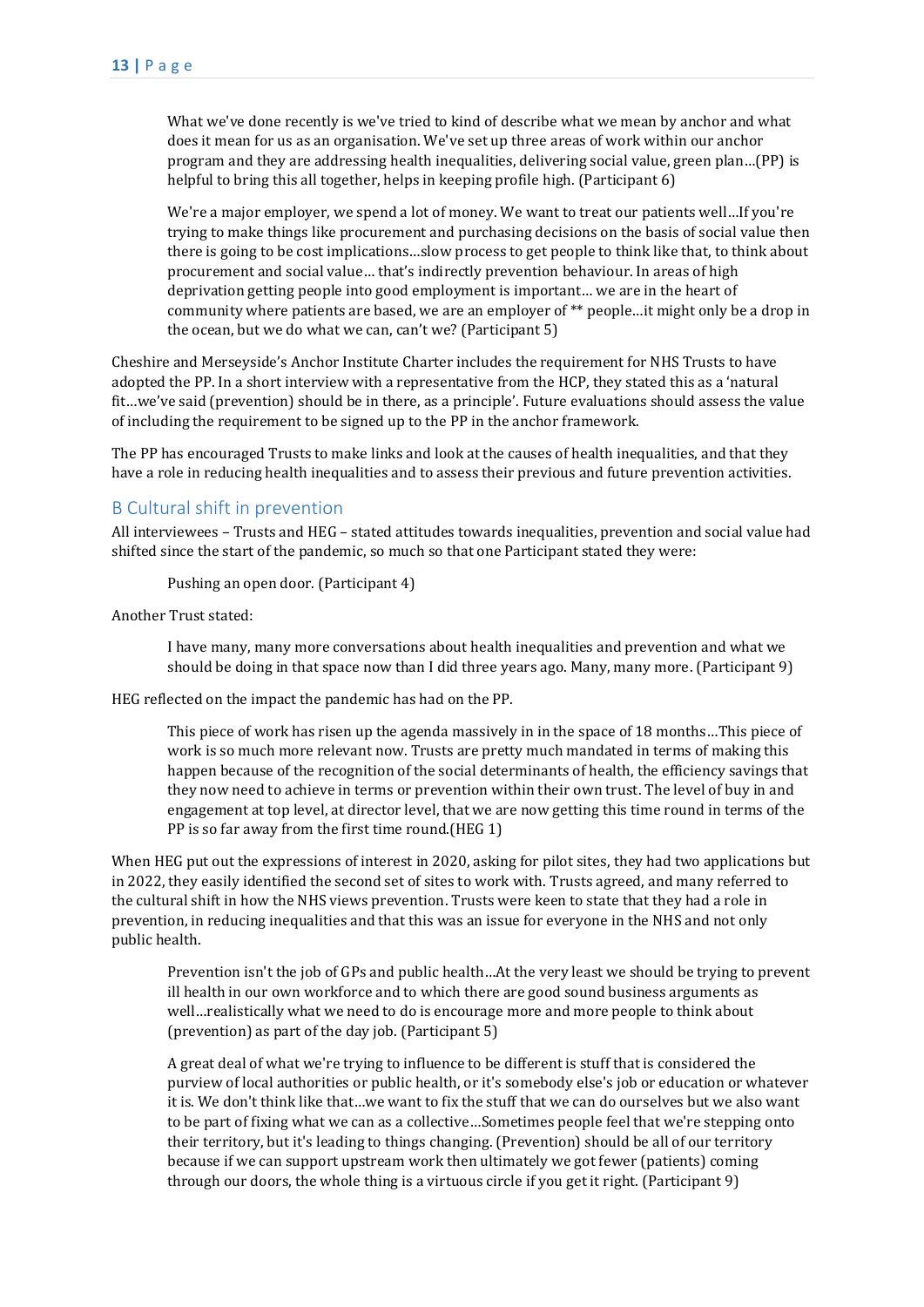Prevention's everyone business, to label prevention as a public health programme I think is a mistake…Please don't tell me that prevention belongs to somebody else. We have the ability to do it and to lead and we take that seriously and are doing something about it. (Participant 8)

The trick is to embed (prevention) and turn it into a business as usual activity for the organisation. (Participant 7)

Part of the cultural shift to a better approach to prevention is valuing partnership working as integral to having an effective approach to prevention, inequalities and social value. The PP aims to developing a place-based approach to prevention and to work with partners, internal and external. As most Trusts had only worked on the PP for 4 months, they had not yet started to work with external stakeholders, outside the of ones they already had established:

I think it is a bit early. Last year we developed our Trust five year strategic plan and one of the key components is that wider working outside of these four walls and engaging with our community. (Participant 7)

But Trusts were keen to state that the PP had made them realise they needed to spend more time working in partnerships and for those who had extensive external networks, they were keen to state the PP would easily fit into this existing work.

Our PP has opened up lots of other opportunities. (Participant 8)

(PP) links us to other organisations that we perhaps weren't familiar with previously, who've been really helpful…(PP) has really helped to accelerate some of our work on prevention…As part of an action tracker they ask have you worked with primary care local? Are you working with primary care local authorities and VSO's? That's a good thing. (Participant 6)

There's loads of value in it, it's the first thing I would say…It helps us work differently with people outside the organisation, which is what the whole kind of ICS world is about. (Participant 9)

We're a partnership organisation…already working externally, unsure if PP will help with this work … I don't know if the PP will help us to establish any new external partnerships. (Participant 2)

#### <span id="page-13-0"></span>Longer term strategies

One of the ways the PP pushed the prevention agenda was encouraging Trusts to think over the longer term.

If you want to do (prevention) properly, people will have to be given the time to do it. I've spoken to the clinical director and they're willing to give this new research time to do it. That's often the problem in the NHS, we're busy and people don't think they've got time. There's a cost to that and the cost is time. But I think that the trust, if it wants to do it properly, it has to accept that. (Participant 3)

There's a number of programs within our prevention pledge that we won't deliver this year, it does make you think longer term. (Participant 8)

The HEG agreed that the PP was encouraging Trusts to view prevention as a long-term goal.

(Trusts) are not looking to this finish this next month…they're very clear about the embedding process, about looking at this in the longer term, looking at metrics in six months and in 12 months time. (HEG 2)

#### <span id="page-13-1"></span>A cultural shift in specialist hospitals

Four specialist Trusts in Cheshire and Merseyside were included in the second phase of the PP: Alder Hey Children's NHS Foundation Trust; Liverpool Heart and Chest Hospital NHS Foundation Trust; The Clatterbridge Cancer Centre (CC) NHS Foundation Trust and the Walton Centre NHS Foundation Trust. All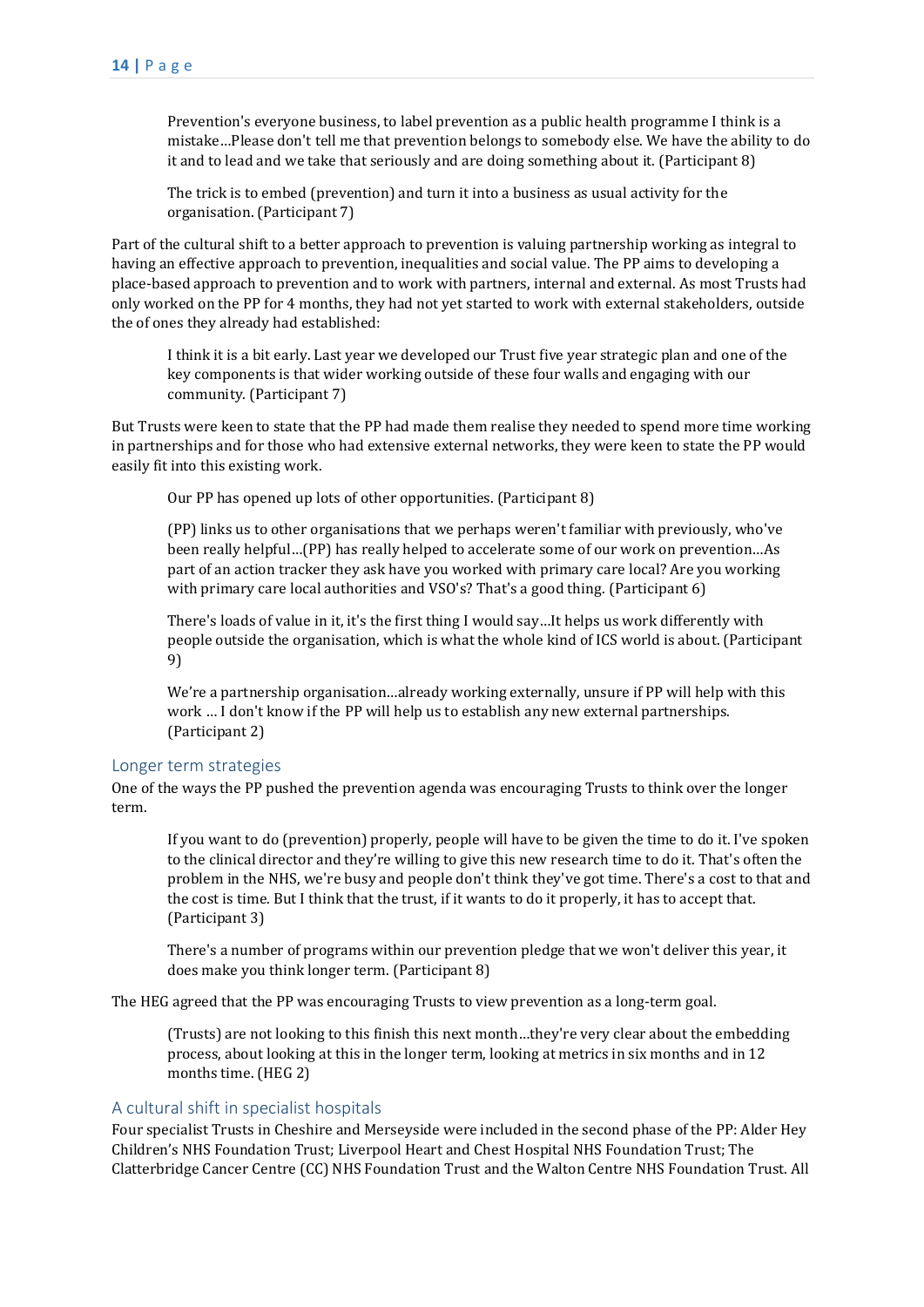of the specialist Trusts stated their support for the PP and adopting a more active approach to prevention, three of the four specialist Trusts admitted they had previously not prioritised work on prevention:

This isn't our bread and butter…cautiously trying to enhance our role in prevention, it isn't our core business.<sup>2</sup>

One of the specialist Trusts has actively worked on prevention activities for many years and the senior team are leading on work around health inequalities and social value. For the other three specialist Trusts, the PP has helped them to focus their work, one also stated that it had helped to bring the four specialist hospitals together:

| Participant: | Joint collaborative pieces that we do with the other specialist trusts, the learning<br>and cross-fertilisation of all this is also taking place at the moment.                                                                                                          |
|--------------|--------------------------------------------------------------------------------------------------------------------------------------------------------------------------------------------------------------------------------------------------------------------------|
| Interviewer: | Was that happening before the prevention pledge?                                                                                                                                                                                                                         |
| Participant: | It was, but not around prevention, prevention was not part of that<br>program(Specialist Trusts) decided that we wanted to do prevention and so<br>the four Trusts are doing this at the same time.                                                                      |
| Interviewer: | PP has prompted you to work together?                                                                                                                                                                                                                                    |
| Participant: | Yes, (PP) helped focus the Specialist Trusts to have their own work<br>programmeThe prevention group looks at how we can improve our<br>deliverywe look at our compliance against the national ambitions to be able to<br>try and understand if we're having any impact. |

Another Trust agreed, stating the PP had encouraged them to acknowledge the causes of ill-health in each of their Trusts was often the same.

We're talking as a group of specialist trusts…different ways to work together. Prevention was always on the list, what prevents coronary heart disease also prevents cancer also prevents…At the start of it is those lifestyle factors. You've interventions for preventing all of those things…we got wind of the PP thing and just said wouldn't it be good if we all signed up to this thing as a group? And I don't know if we knew what the thing was when we said yes to it.

The NHS Long Term Plan does not include actions for Specialist Trusts to take to adopt upstream prevention approaches, as such, the PP is an opportunity to demonstrate the effect of implementing illhealth prevention approaches in Specialist Trusts, and for Cheshire and Merseyside to be seen as leaders (6). Future evaluations should examine the effectiveness of a coordinated approach by the Specialist Trusts.

### <span id="page-14-0"></span>C The value of HEG support tools

On the whole, Trusts were satisfied with the individual support and tools provided by HEG. Most were very happy with HEG's approach and the approachability and accessibility of the HEG team.

The guidance and the tools that they gave to us were very, very useful. (Participant 1)

The tools that they provided are good, we get a lot of communication from them…They're always on hand... I know that if I have good question… they'll get back to me by the end of the day, they are really reliable. (Participant 8)

Audits, all the tools, those were brilliant at the at the start to kind of assess where we are and I've tried that and adopted the audit tool to make our kind of action tracker, that was really helpful. (Participant 6)

Some wanted the HEG to be more ambitious and to push Trusts and provide more direction:

<sup>2</sup> Participant identification is removed in this section to reduce likelihood of Trusts being identified.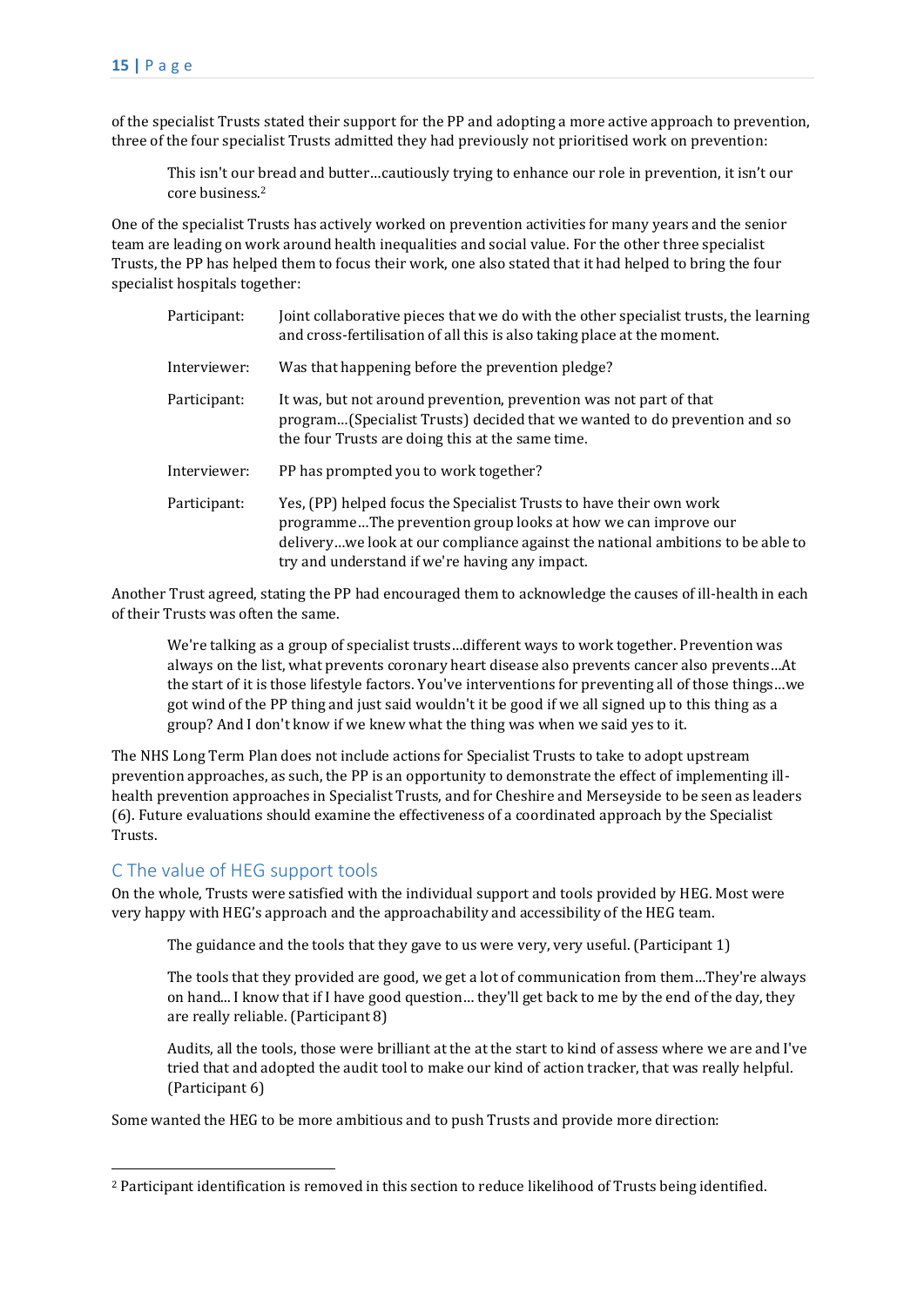How do we re-enliven Making Every Contact Count? How do we refresh and re-energise people around that evidence base? I would like a bit of that from the HEG and I'm not sure we've really got that from the pledge team. (Participant 9)

I would rather (HEG) come in and say these are the programs of work we want you to all do, this is what good looks like, this is the ambition. I think that's a better approach for me rather than just saying here's the pledge and everyone has to find something. They're trying to be very flexible, but that means you can choose your own path…Can they kind of help us around our journey to do this and how do we get push us? (Participant 2)

Need specific guidance on where to focus because there's a billion things you could do and claim it's a preventative measure, but actually, what are the most impactful ones? (Participant 5)

People stated they wanted to know 'what to do', examples of good practice in addressing ill-health prevention, reducing health inequalities and implement social value approaches.

Seeing examples of other organisations ahead of us, their actions plans, it's as good…Clearly still work for us to do, starting to crystalise what the shape of our work going forward will look like. (Participant 7)

The group is starting to show a bit more value, with relationships and links to other organisations we're not familiar with…For instance they hooked us all in with the strategic sport groups and Active Cheshire and Merseyside Sports Partnerships. They will be really helpful in providing some of that advice and guidance to improve active travel or how do you get some funding. (Participant 6)

It would be interesting to perhaps get some feedback on projects that other people have been successful with, some quick wins. (Participant 3)

Availability of other pledges, share ideas to support networking, more regular meetings, some key milestones to aim for – to think longer-term and what the PP could deliver. (Participant 1)

In addition to wanting examples of best practice and/or quick wins, a few Trusts stated they wanted advice on working with the voluntary sector.

Some acute hospitals probably would probably never reach out and work with voluntary organisations, how do you encourage working with housing associations and how do we get them on Board involved? I would have preferred something ambitious like that that would really pushed organisations to do go further. (Participant 2)

What sorts of things are already going on, the voluntary sector groups who are already doing this sort of work, that we could tie in with and help support them or use them to support us. We do need to look at the voluntary sector…we could maybe get some help from (HEG) on this. (Participant 3)

A few stated the PP was admin-heavy:

We have 10 areas…to then have to find metrics to justify those 10 is a little tiresome. (Participant 8)

I found the PP stuff not clear, there are 14 commitments and I don't think one of them is shorter than three lines of text, some are nice quick wins and some are impossible tasks – e.g. Board level sign up and then making a person in organisation having prevention at its heart….What are you actually asking us for? What are we signing up to here? (Participant 5)

One of the mechanisms that improved the effectiveness of the PP was having good connections with the specialist registrar in CHAMPS and the Director of Partnerships at the ICS. They stated having support from people with knowledge of preventative public health, who understood the purpose of the PP and the connections that needed to be made helped improve the success of the PP.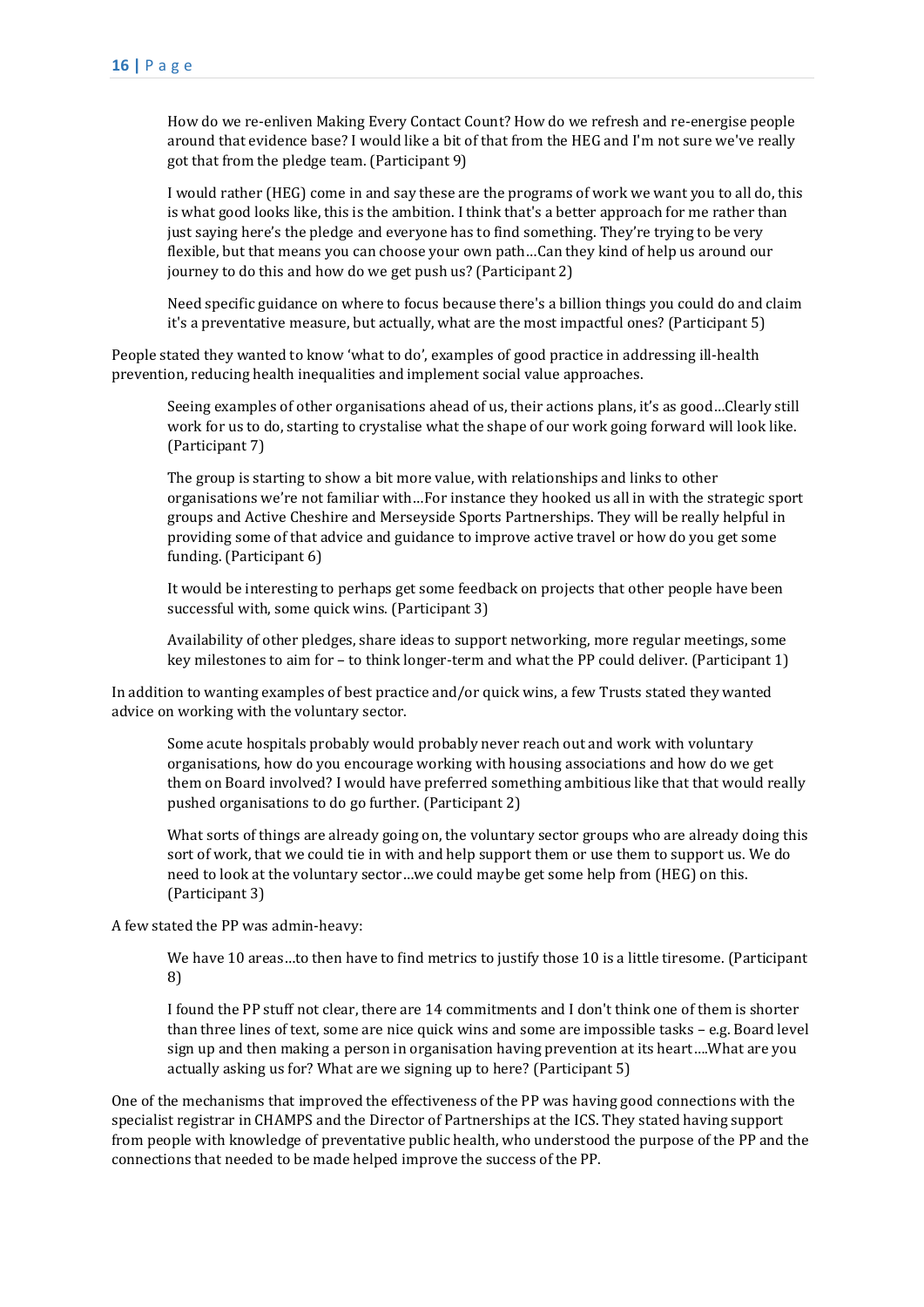We now have momentum, we have some tangibility in terms of how this can work together…We had the Director of Partnerships for the ICS, Dave Sweeney, who is in the background saying, this is something which is actually really helpful for our NHS trusts, this is something which is helping to deliver on the social value awards, he saw the bigger picture and he saw that this was one element in a wider array of frameworks that the NHS needs to work towards. (HEG 1)

We got a great deal of support from Dave Sweeney in terms of the communications that went out to the organisations to let them know that this piece of work was happening. (HEG 3)

#### <span id="page-16-0"></span>D Future evaluations

Many questioned why an evaluation was taking place so soon. Many had participated in the first evaluation and often mentioned this in the interview. Others stated the evaluation was too early as they were being evaluated on work they had only started in November and that this would limit the effectiveness of the evaluation and that they were limited in what they could say. That the evaluation was taking place too soon was often one of first things mentioned in interviews.

People need to be given the time to do it...we do need to run some pilots to work out what works and what doesn't work and how we're going to do this.(Participant 3)

Is this a good time to evaluate? It's early for us because COVID has had significant impact on organisation. (Participant 7)

Trusts were happy to be part of an evaluation but wanted this to take place later.

It does give an opportunity to shape it though. The reason I'm really happy to commit to it and put be part of the conversation is if some of this stuff gets fed back. Come back and ask me in a year! Are you going to evaluate the end of phase two? That's interesting to me, something that we could perhaps answer better in a year or two years. People are very much at the start. (Participant 9)

Evaluating (PP) four months after people have been asked to do it?... Surely evaluation would be when something had a chance to be changed because of the intervention? (Participant 5)

It would be good (evaluate) once we've implemented this…evaluation post implementation, after a year… It's still early days for us…in a year's time it will might be clearer.(Participant 2)

HEG agreed a more useful time to evaluate the programme would be in spring 2023.

When things are fully embedded within Trusts and we can show what change has taken place once this framework has been embedded for a 12 month period, the indicators are being used to gather data and show change. We can then actually have a proper public facing evaluation of this programme and we can show hopefully that (the PP) is something which is perhaps a bit of a trailblazer in terms of NHS trusts adopting a specific framework around prevention. (HEG 1)

You will talk to people who will make generally enthusiastic noises about it. You'll get some evidence…It can only take you so far down this line, not least because of the latest wave of the pandemic that's come on board. So we think there's been pretty good progress made, but we won't be able to say anything tangible about outputs and around impact…that's 12 months down the line. (HEG 2)

For many, because of the Omicron outbreak, they had only spent two months on the PP. Only two Trusts stated the COVID-19 pandemic had not affected the delivery of the PP and one Trust stated the increased attention the pandemic brought to prevention, helped:

In all seriousness, if it had been in 2019, early 2020, I'm not sure we would have been able to get (PP) off the ground in the same way because people's energies, focus, just wasn't here…People would still want to do it, but the capacity to do it would not have been there. (Participant 9)

For the remaining seven Trusts, COVID-19 did impact the delivery of the PP and in some places, this continues to have an effect, although this is often due to a combination of factors increasing pressures on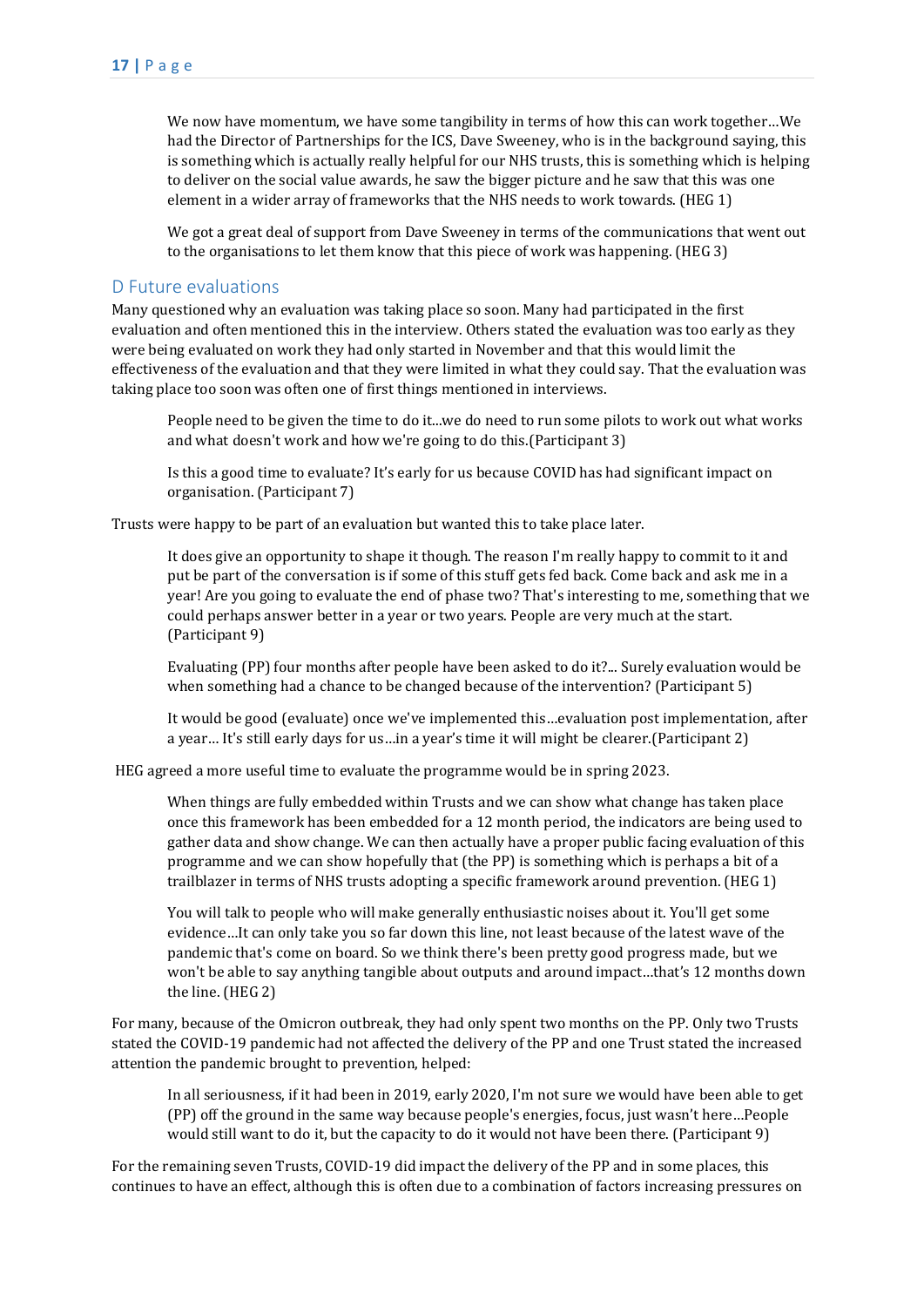Trusts. Two hospitals were also dealing with the introduction of electronic records and others were dealing with CQC inspections or preparing for imminent CQC inspections. One Trust stated the winter of 2022 was difficult, that staff are:

- Participant 7: …exhausted because they've all been working their butts off for the last few years, especially the last few months…. staff absences…waiting lists are looming over everyone's head.
- Interviewer: Is there any time to think about prevention?
- Participant 7: The easy answer is no, but it's obviously when is? Is there ever going to be a right time to do (prevention)….during the winter months, from November through to March, the traction that we're able to get in the organisation is very limited…In an ideal world we would do (PP) from April/May onwards…but if we're serious about it, we need to do it now. (Participant 7)

There were some challenges obviously because it was and still is during a COVID pandemic which meant that actually a lot of our governance as an organisation was paused…COVID – has taken a lot of capacity and people are exhausted. (Participant 6)

It's easy to blame COVID but it did impact the delivery of what we would do…Lot of changes and exec changes and organisations change and regulatory strains and pressure. (Participant 1)

The pandemic also impacted the HEG's development of the PP. The pandemic hit at the same time as the PP consultation process, the first pilot was meant to start in March 2020. HEG stated they did not have many opportunities to liaise with Champs or the Director of Public Health chairing the HCP's Prevention Board, they understood the pressures they were under and got on with developing the 14 commitments.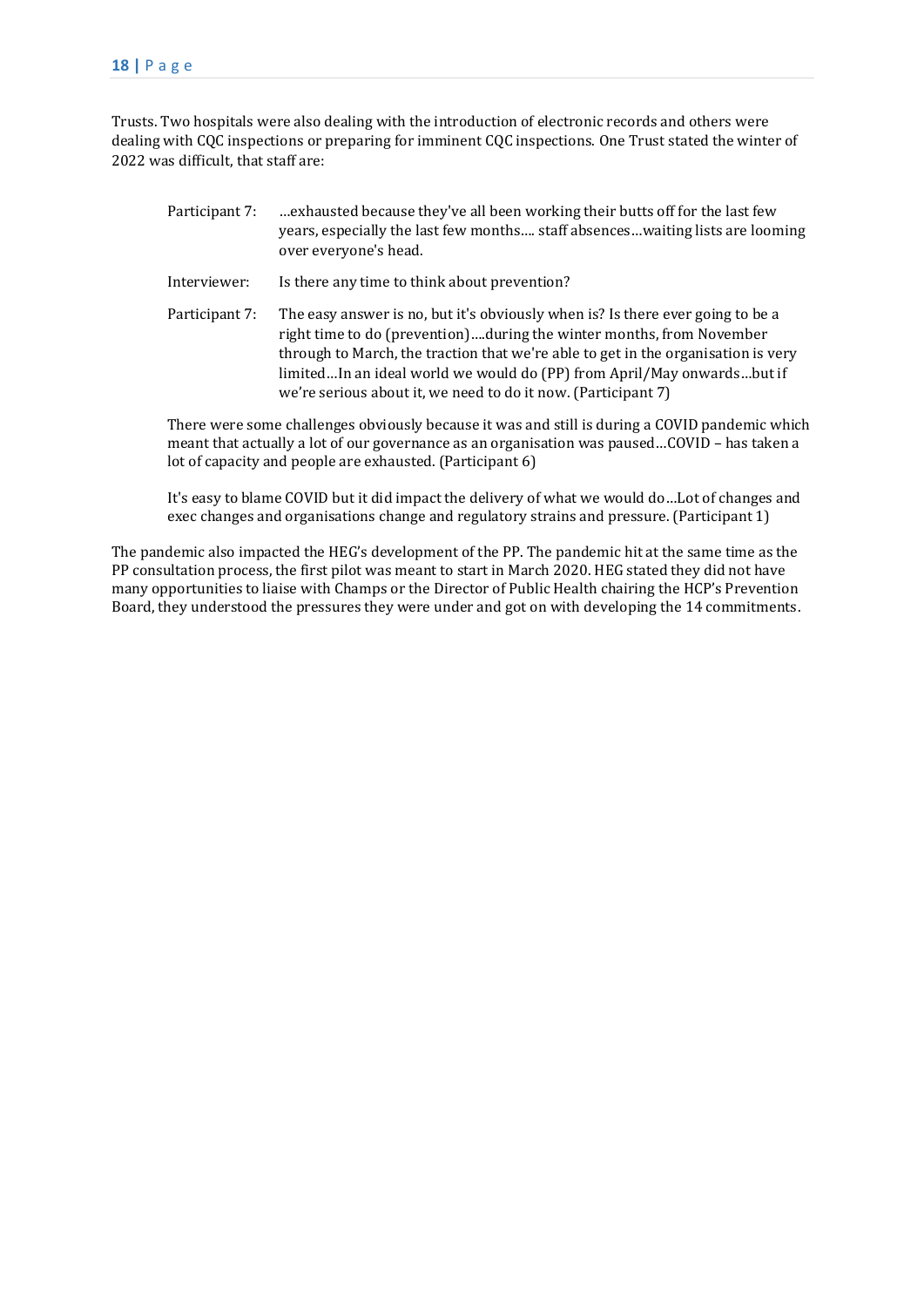# <span id="page-18-0"></span>**Conclusions**

This evaluation assesses the views of nine Trusts in Cheshire and Merseyside who have adopted the PP (though one Trust subsequently dropped out temporarily). This early evaluation of the second phase of the PP found all Trusts report that the PP has acted as an accelerator and rejected that the PP was a tick box or performance management exercise. The PP has strengthened leadership support for preventative approaches in Trusts across Cheshire and Merseyside as well as support from senior teams to better address health inequalities and implement social value approaches.

Trusts stated they valued the opportunity the PP gave them to tell positive stories about the efforts of individual staff who had taken their own initiative to address prevention and inequalities.

By the end of March 2022 Trusts had either created their own PP action plan or were in the process of producing it. All had secured senior buy-in, and found it easy to secure the support of their senior teams.

It is too early to assess the effectiveness of the PP. What this evaluation was able to explore is how the nine Trusts view the PP as a tool to better embed prevention into existing strategies and build support amongst their senior team and in their wider workforce. Future evaluations can monitor:

- In the short and medium term if:
	- o The PP helps to increase actions undertaken by the NHS across Cheshire and Merseyside to preventing ill health;
	- o Levels of better health and wellbeing (e.g. decreased smoking and obesity levels, increased physical activity) have occurred.
	- o Staff absences reduce.
	- o Social value approaches to employment and procurement are implemented.
- In the longer term if:
	- o Services have transformed from treating illness to proactively and consistently implementing prevention approaches;
	- o Inequalities have reduced;
	- o Preventable and chronic disease levels and inequalities have declined as a result of these approaches and actions;
	- o Demand on the NHS related to preventable disease have reduced.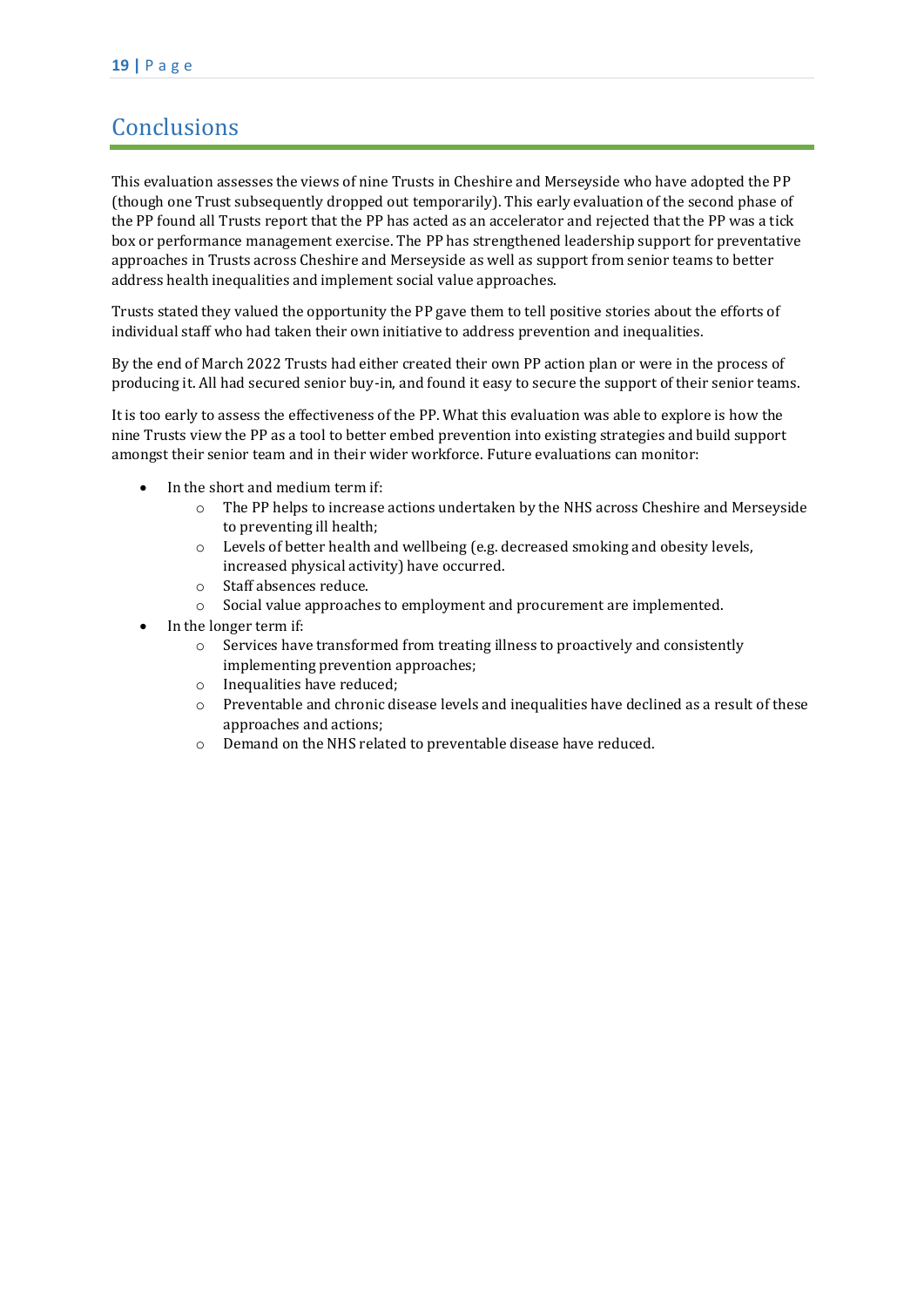# <span id="page-19-0"></span>Appendix 1

#### **Cheshire and Merseyside NHS Prevention Pledge Commitments**

#### **STRATEGIC CORE COMMITMENTS – those commitments that all NHS organisations can pledge support for:**

By signing up to the Cheshire and Merseyside NHS Prevention Pledge …X… NHS Trust Commits to:

1.Prioritise a long-term focus on well-being, prevention and early intervention ensuring health in all policies; embedding prevention within our governance structures, appointing an Executive Sponsor for prevention (including MECC), and making 'prevention everybody's business'.

2.Create the conditions to support service managers and staff teams to take a quality improvement approach to review and transform services to embed prevention.

3.Guided by Marmot principles; develop approaches to prevention, working with our partners 'at place', to address inequalities and deliver local priorities and prevention ambitions set out within the NHS Long Term Plan and in COVID recovery plans.

4.Work in partnership in the utilisation of common prevention pathways across Trusts, supporting secondary and tertiary prevention that reduces the impact of established disease through lifestyle advice and cardiac or stroke rehabilitation programmes.

5. Establish key anchor practices that contribute to a successful application for the Cheshire and Merseyside Social Value Award; to positively impact on the wider determinants of health and the climate 'health' emergency when making decisions on procurement, purchasing and through our organisation's corporate social responsibilities.

6. Systematically adopting and embedding a 'MECC approach' from commissioning contracts to service delivery, increasing the number of brief or very brief interventions with patients supporting them to eat well, be physically active, reduce harm from alcohol and tobacco and promote mental well-being.

7.Work with primary care, local authorities and VCSO's to systematically refer to sources of non-clinical support through social prescribing, aligned with community capacity building to reduce impact on GP consultation rates, A and E attendance, hospital stays and re-admission, medication use, and social care.

8.Support workforce development, providing training and/or resources to frontline staff to offer brief advice and/or referral in supporting patients to eat well, be physically active, reduce harm from tobacco and alcohol and promote mental well-being.

9.Ensure a smokefree environment, linked to support to stop smoking for patients and staff who need it.

10. Provide workplace health programmes for NHS staff and foster an organisational culture that promotes workplace resilience and creates opportunities for staff to eat well, be active, reduce harm from tobacco and alcohol and promote mental well-being.

11a. Review food and drink provision across all our NHS buildings, facilities, and providers in line with Hospital Food Standards and the NHS Standard Contract, to make healthier foods and drinks more available (including vending and onsite catering), convenient and affordable and limit access to less healthy foods and drinks such as those high in fat, sugar and/or salt.

11b. Increase public access to fresh drinking water on NHS sites (keeping single use plastics to a minimum) and encouraging re-useable bottle refills.

12.Support the sub-regional physical activity strategy; to promote and create opportunities for staff, patients, and visitors to be physically active both on and off site and in line with active travel and sustainable management plans.

13.Sign up to the 'Prevention Concordat for Better Mental Health for All' and to embed the Prevention Concordat across health and care policies and practices.

14. Monitor the progress of the pledge against all commitments and to publishing the results of our progress at regular intervals.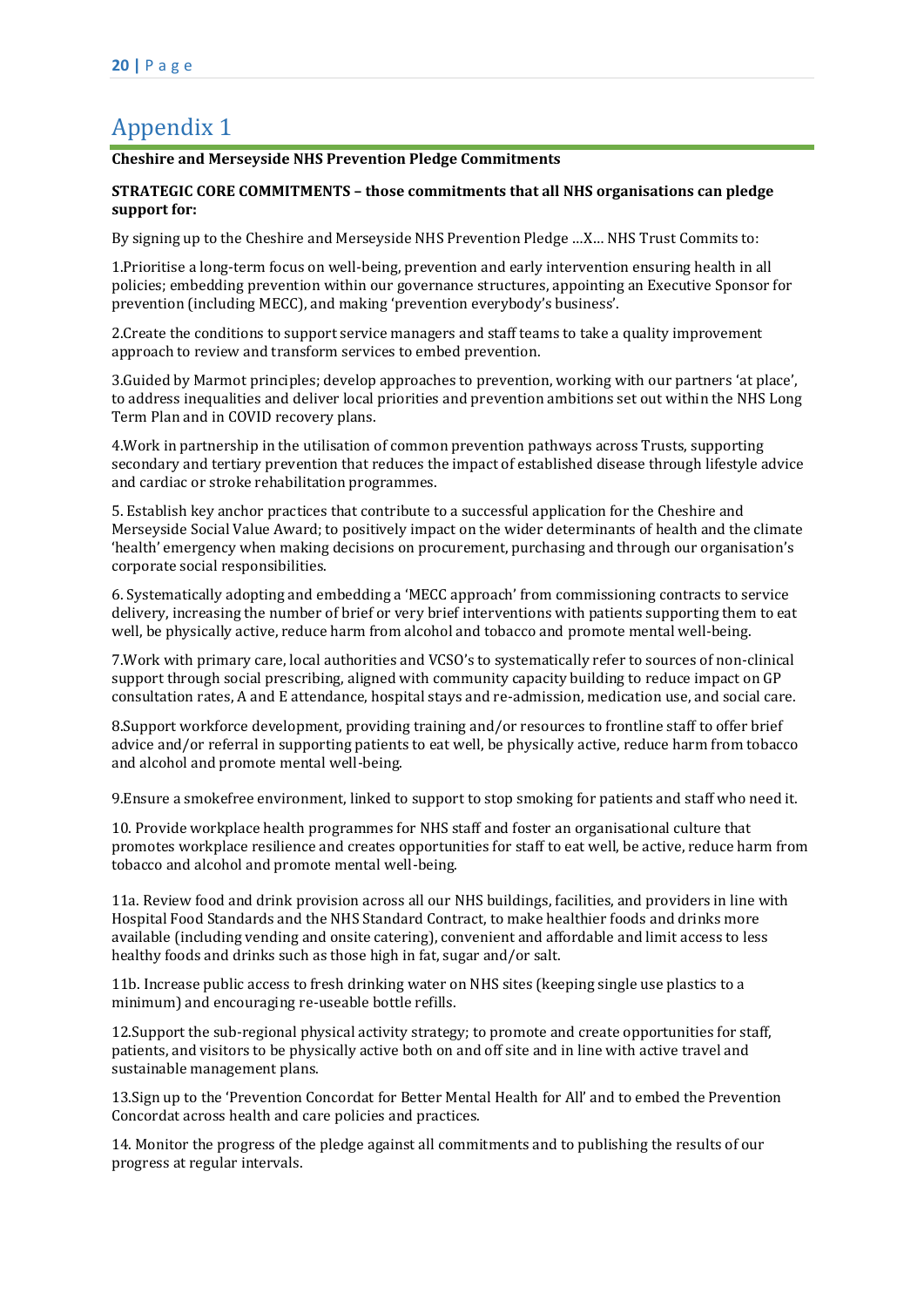#### **ORGANISATIONAL COMMITMENTS - Examples**

1.Adopt a robust approach to ensure patients have a positive experience of care; working with clinical champions to engage patients, families, and carers in providing feedback, promoting person-centred care, and empowering individuals and communities to manage their own health.

2.Develop a communication strategy that will promote a cultural shift across the organisation to embed prevention and health improvement within our work; maximising the opportunities provided by national programmes and resources such as 'All Our Health'.

3.Develop ambassadors across our organisation to encourage and support the workforce to develop skills and confidence to increase interactions, using a 'MECC approach', with patients.

4.Train workplace physical activity champions to offer peer support to staff and identify opportunities to be physically active.

5.Support midwifery teams to offer carbon monoxide (CO) monitoring and brief advice for all pregnant women and where appropriate refer for specialist stop smoking support.

6.Reduce the length of hospital stay and provide patients with a better care experience by ensuring they are discharged from hospital without unnecessary delay, whilst working with therapeutic teams to prevent de-conditioning during their stay.